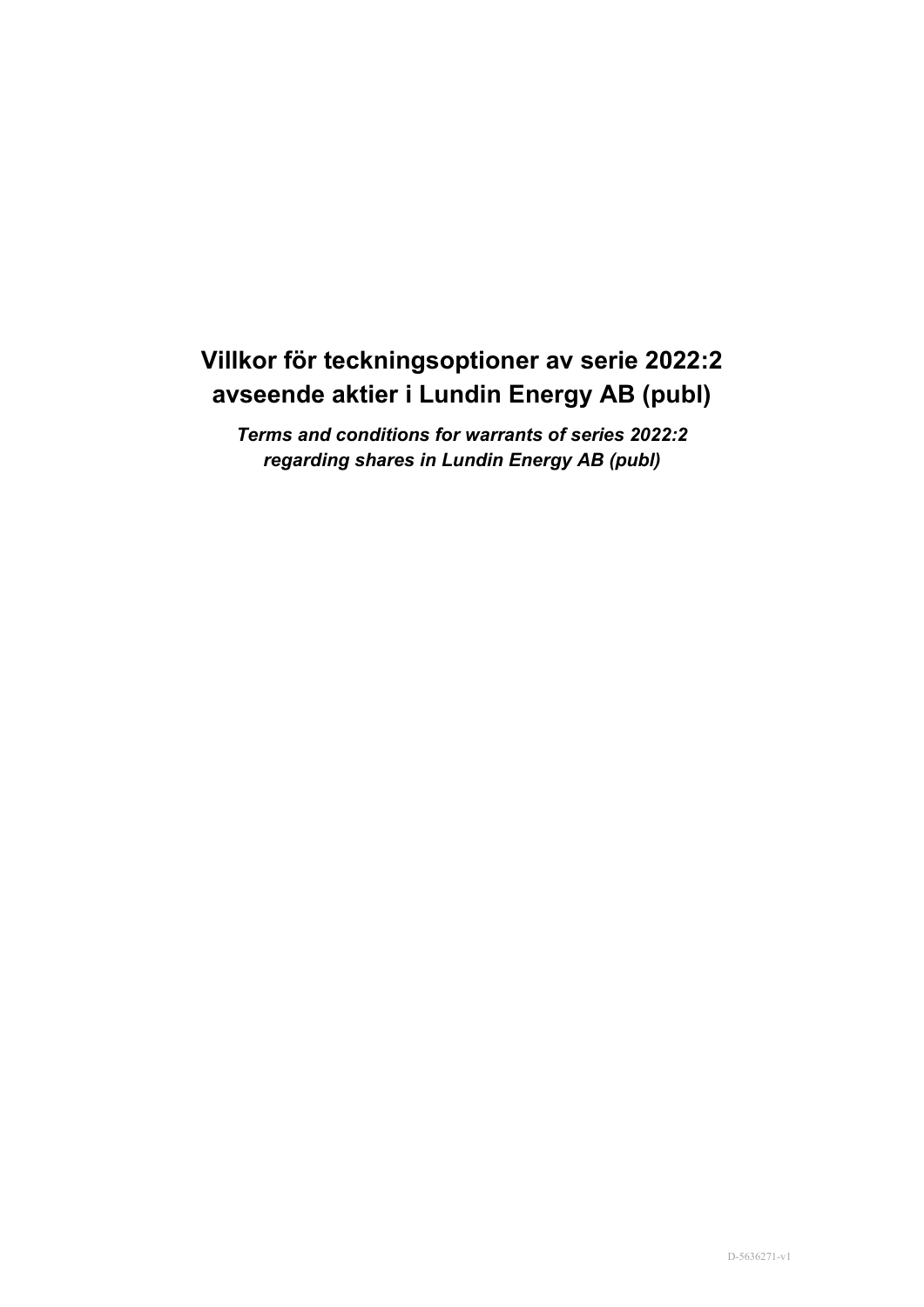# **1. Definitioner /** *Definitions*

I dessa villkor ska följande begrepp ha den innebörd som anges nedan. Begreppen ska gälla oavsett om de uttrycks som singular eller plural. *Capitalized terms used herein shall have the following meaning, which shall be equally applicable to the singular and plural form of such terms.*

| "Aktier"                                | avser aktier i Bolaget.                                                                                                                                                                                                                                                                                                                                                                                                                     |
|-----------------------------------------|---------------------------------------------------------------------------------------------------------------------------------------------------------------------------------------------------------------------------------------------------------------------------------------------------------------------------------------------------------------------------------------------------------------------------------------------|
| "Shares"                                | mean shares in the Company.                                                                                                                                                                                                                                                                                                                                                                                                                 |
| "Bolaget"<br>"Company"                  | avser Lundin Energy AB (publ), org.nr 556610-<br>8055.<br>means Lundin Energy AB (publ), reg. no.<br>556610-8055.                                                                                                                                                                                                                                                                                                                           |
| "Euroclear"<br>"Euroclear"              | avser Euroclear Sweden AB eller motsvarande<br>institut enligt lagen (1998:1479) om<br>värdepapperscentraler och kontoföring av<br>finansiella instrument.<br>means Euroclear Sweden AB or a similar<br>account-keeping institution according to the<br>Swedish Central Securities Depositories and<br>Financial Instruments Accounts Act (Sw. lagen<br>(1998:1479) om värdepapperscentraler och<br>kontoföring av finansiella instrument). |
| "Styrelsen"<br>"Board"                  | avser Bolagets styrelse från tid till annan.<br>means the board of directors of the Company<br>from time to time.                                                                                                                                                                                                                                                                                                                           |
| "Teckning"<br>"Subscription"            | avser tecknande av Aktier i enlighet med dessa<br>villkor.<br>means the subscription of Shares pursuant to<br>these terms.                                                                                                                                                                                                                                                                                                                  |
| "Teckningskurs"<br>"Subscription Price" | definieras nedan i avsnitt 5.<br>is defined in Section 5 below.                                                                                                                                                                                                                                                                                                                                                                             |
| "Teckningsoption"<br>"Warrant"          | avser en rätt att teckna nya Aktier mot betalning i<br>enlighet med dessa villkor.<br>means a right to subscribe for Shares against<br>payment in accordance with these terms.                                                                                                                                                                                                                                                              |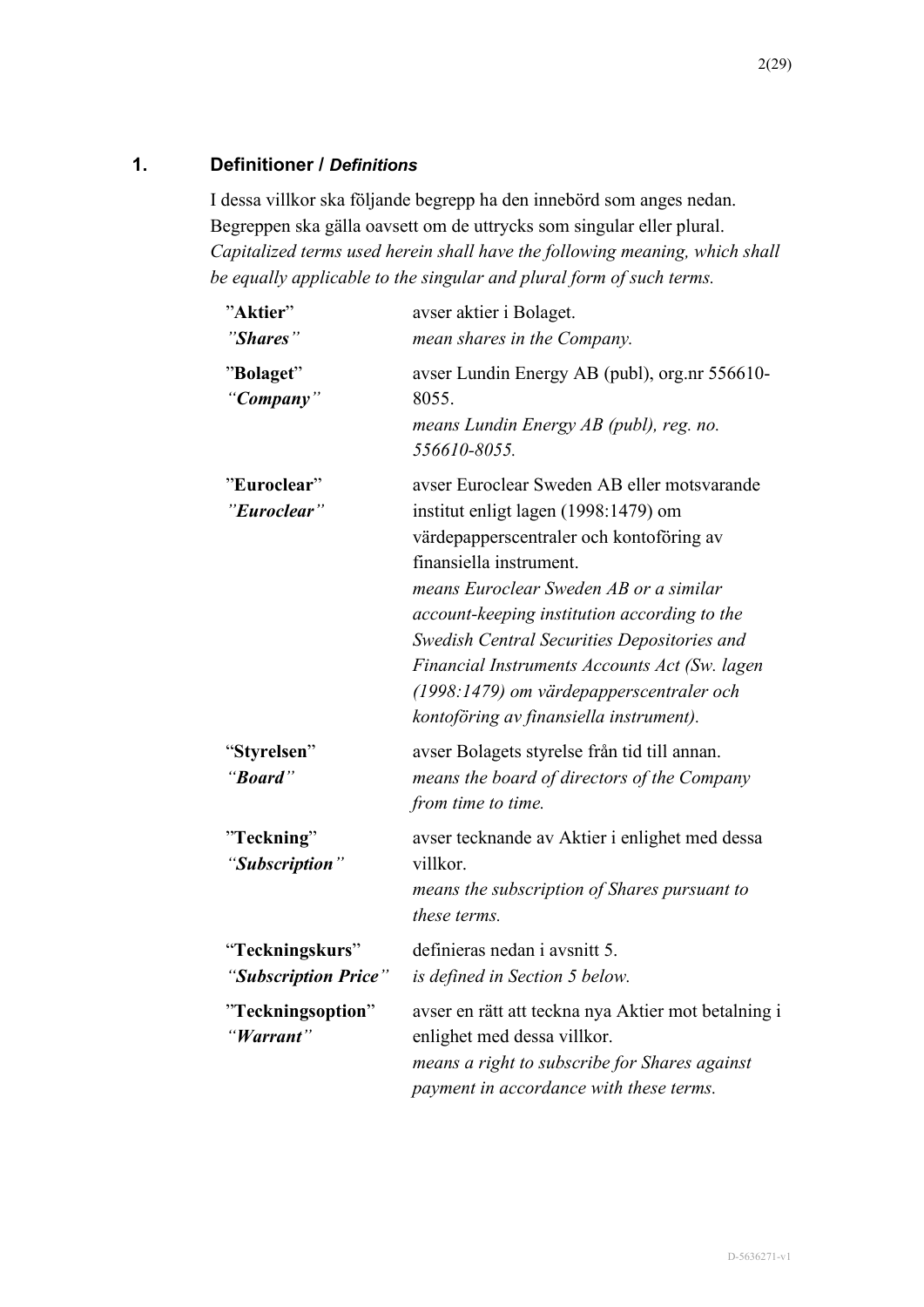| "Teckningsoptions-  | avser innehavare av Teckningsoptioner. |
|---------------------|----------------------------------------|
| innehavare"         | means a holder of Warrants.            |
| "Warrant Holder"    |                                        |
| "Teckningsperioden" | definieras nedan i avsnitt 4.1.        |
| "Subscription"      | is defined below in Section 4.1.       |
| <b>Period</b> "     |                                        |

#### **2. Teckningsoptioner /** *Warrants*

Antalet Teckningsoptioner av serie 2022:2 uppgår till högst 8 560 000. *The number of Warrants of series 2022:2 is no more than 8,560,000.*

#### **3. Registrering av Teckningsoptioner /** *Registration of Warrants*

3.1 Teckningsoptionerna ska registreras av Euroclear i ett avstämningsregister enligt 4 kap. lagen (1998:1479) om värdepapperscentraler och kontoföring av finansiella instrument eller, om Styrelsen så beslutar, representeras av teckningsoptionsbevis.

> *The Warrants shall be registered with Euroclear in a securities register according to Chapter 4 of the Swedish Central Securities Depositories and Financial Instruments Accounts Act or, if the Board so decides, be represented by warrant certificates.*

3.2 Registreringsåtgärder som avser Teckningsoptionsinnehavares värdepapperskonto genomförs av Bolaget anlitad bank eller annat kontoförande institut.

> *Registrations pertaining to the securities account of the Warrant Holder are made by the bank engaged by the Company or other account keeping institute.*

#### <span id="page-2-1"></span>**4. Rätt att Teckna nya Aktier /** *The right to Subscribe for new Shares*

<span id="page-2-0"></span>4.1 Teckning av Aktier med stöd av Teckningsoptioner av serie 2022:2 kan ske under en teckningsperiod från och med den 1 augusti 2022 till och med den 1 augusti 2030 ("**Teckningsperioden**"). *Subscription for Shares by the exercise of Warrants of series 2022:2 can be made during the subscription period from and including 1 August 2022 up to* 

*and including 1 August 2030 (the "Subscription Period").*

4.2 Är Teckningsoptionsinnehavare förhindrad att Teckna Aktier under den period som anges i detta avsnitt 4 på grund av bestämmelser i marknadsmissbruksförordningen (596/2014/EU), lagen (2016:1307) om straff för marknadsmissbruk på värdepappersmarknaden, lagen (2016:1306) med kompletterande bestämmelser till EU:s marknadsmissbruksförordning eller annan på Bolaget tillämplig insiderlagstiftning kan Bolaget medge att sådan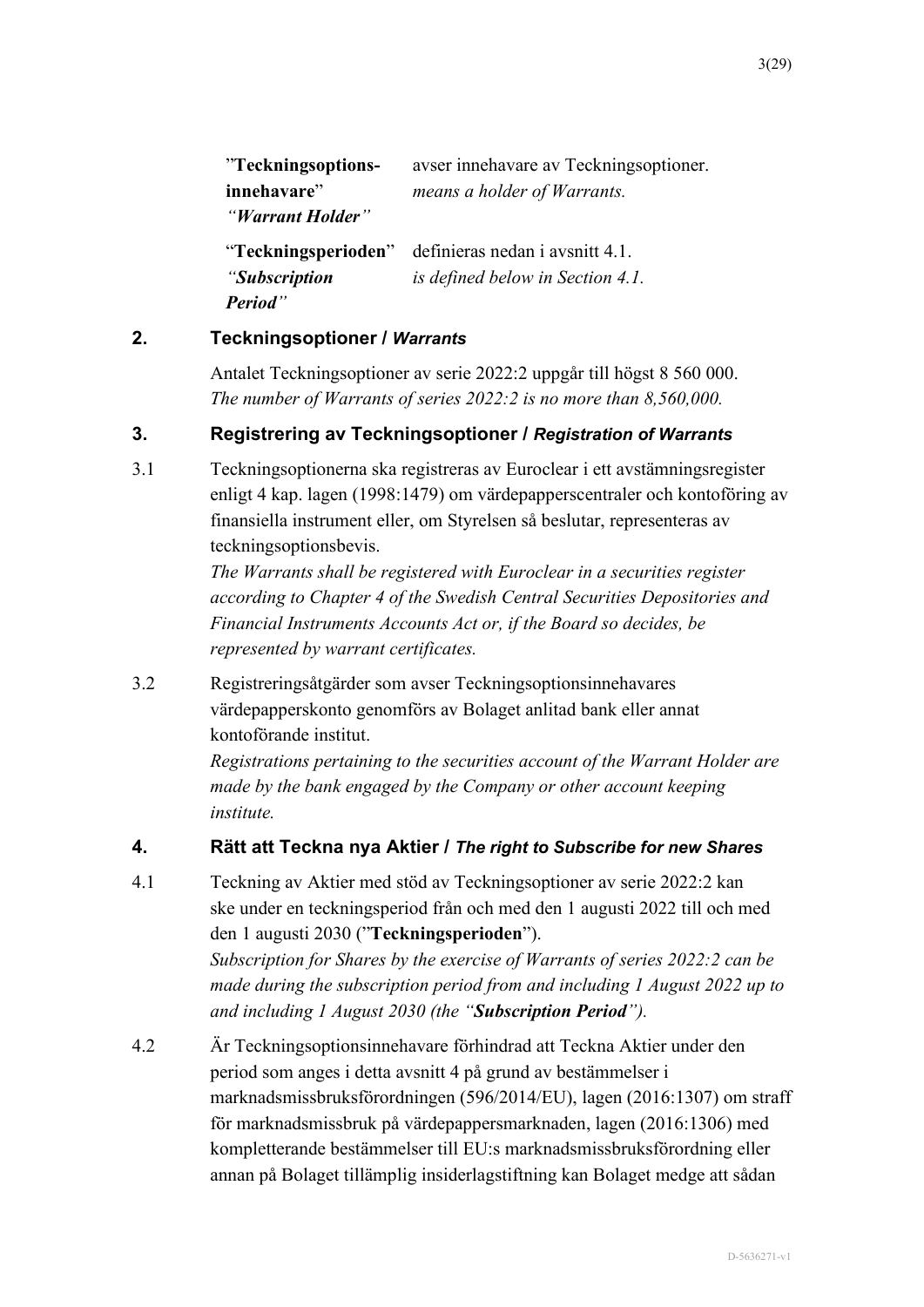Teckningsoptionsinnehavare i stället får Teckna Aktier så snart denne inte längre är förhindrad att Teckna Aktier.

*If a Warrant Holder is prohibited from Subscription of Shares during the period set out in this Section 4 due to provisions under the Regulation (EU) No 596/2014 on market abuse, the Swedish Securities Market Abuse Penal Act (Sw. lagen (2016:1307) om straff för marknadsmissbruk på värdepappersmarknaden), the Swedish Act with Supplementary Provisions to the European Union's Market Abuse Regulation (Sw. lagen (2016:1306) med kompletterande bestämmelser till EU:s marknadsmissbruksförordning) or other insider legislation applicable in respect of the Company, the Company may instead permit Subscription of Shares as soon as such Warrant Holder is no longer prohibited from Subscription of Shares.*

4.3 Varje Teckningsoption berättigar innehavaren att Teckna en (1) Aktie. Om, efter omräkning eller annan sådan händelse, en Teckningsoption berättigar till Teckning av mindre än en (1) Aktie har innehavaren dock rätt att utnyttja fler än en Teckningsoption för att Teckna en (1) Aktie. *Each Warrant entitles to Subscription for one (1) Share. If, following recalculation or any other such event, a Warrant entitles to Subscription for less than one (1) Share, the holder shall be entitled to exercise more than one Warrant to Subscribe for one (1) Share.*

#### <span id="page-3-0"></span>**5. Teckningskurs /** *Subscription Price*

Teckningskursen ska vid tidpunkten för Teckning motsvara Aktiens kvotvärde ("**Teckningskursen**").

*The subscription price shall at the time of Subscription correspond to the quotient value of the Share (the "Subscription Price").*

### **6. Teckning /** *Subscription*

6.1 Teckning sker genom att Teckningsoptionsinnehavare skriftligen till Bolaget anmäler det antal Aktier som önskas Tecknas. Anmälan om Teckning är bindande och kan inte återkallas.

> *Subscription is exercised by the Warrant Holder submitting to the Company a written notification of Subscription indicating the number of Shares that the Warrant Holder wishes to Subscribe for. A notification of Subscription is binding and may not be revoked.*

6.2 Anmälan om Teckning ska vara Bolaget tillhanda senast kl. 16.00 (svensk tid) den dag utnyttjande sker. Utnyttjande som sker efter kl. 16.00 viss dag, ska anses ha kommit Bolaget tillhanda nästkommande dag. *Notice of Subscription must be received by the Company not later than 4.00 p.m. (Swedish time) on the date of exercise. A notice of exercise received*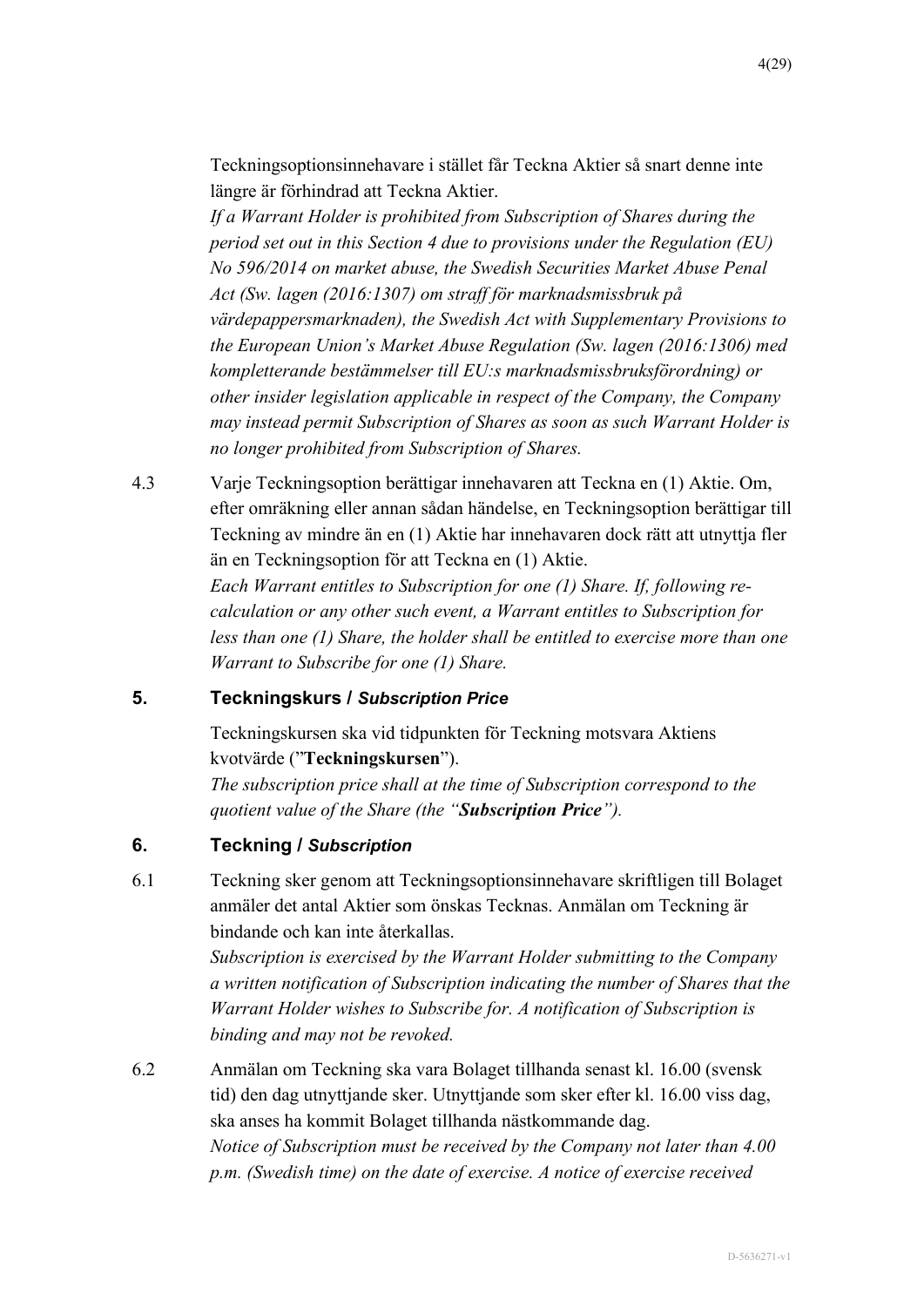*after 4.00 p.m. on any day, will be considered received by the Company on the following day.*

6.3 Inges inte anmälan om Teckning inom i avsnitt [4](#page-2-1) angiven tid upphör all rätt enligt Teckningsoptionerna att gälla. *Where a notice of Subscription is not submitted within the period set forth in Section [4,](#page-2-1) any and all rights pursuant to the Warrants shall expire.*

#### **7. Betalning av Aktier /** *Payment of Shares*

- 7.1 Vid anmälan om Teckning ska betalning för Aktierna omedelbart erläggas kontant. Betalning ska ske till av Bolaget anvisat konto. *Following notification of Subscription, payment for the Shares shall be made immediately in cash. Payment shall be made to an account designated by the Company.*
- 7.2 Efter att betalning för Tecknade Aktier har erlagts verkställs Teckning genom att de nya Aktierna registreras. När registrering har skett hos Bolagsverket blir registreringen av de nya Aktierna slutgiltig. Som framgår av avsnitt [10](#page-5-0) nedan senareläggs i vissa fall tidpunkten för sådan registrering. *Following payment for Subscribed Shares, Subscription shall be effected through the registration of the new Shares. Following registration with the Swedish Companies Registration Office (Sw. Bolagsverket), the registration of the new Shares will become definitive. According to Section [10](#page-5-0) below, such registration might in certain circumstances be postponed.*

#### **8. Utdelning på nya Aktier /** *Dividends of new Shares*

Aktier som utgivits efter Teckning medför rätt till vinstutdelning första gången på den avstämningsdag för utdelning som infaller närmast därefter. *Shares which are issued after Subscription will entitle to dividends for the first time at the record date for dividends occurring immediately thereafter.*

#### **9. Meddelanden /** *Notification*

Meddelanden rörande Teckningsoptionerna ska tillställas en Teckningsoptionsinnehavare per e-post till sådan e-postadress som skriftligen har meddelats till Styrelsen av sådan Teckningsoptionsinnehavare (eller sådan annan e-post- eller postadress som är känd för Bolaget). Om Teckningsoptionsinnehavaren inte har meddelat någon e-postadress till Styrelsen har Bolaget ingen skyldighet att skicka meddelanden rörande Teckningsoptionerna till sådan Teckningsoptionsinnehavare. *Notices concerning the Warrants shall be sent to a Warrant Holder by email to the email address notified in writing to the Board by such Warrant Holder (or such other email or postal address that the Company is aware of). The*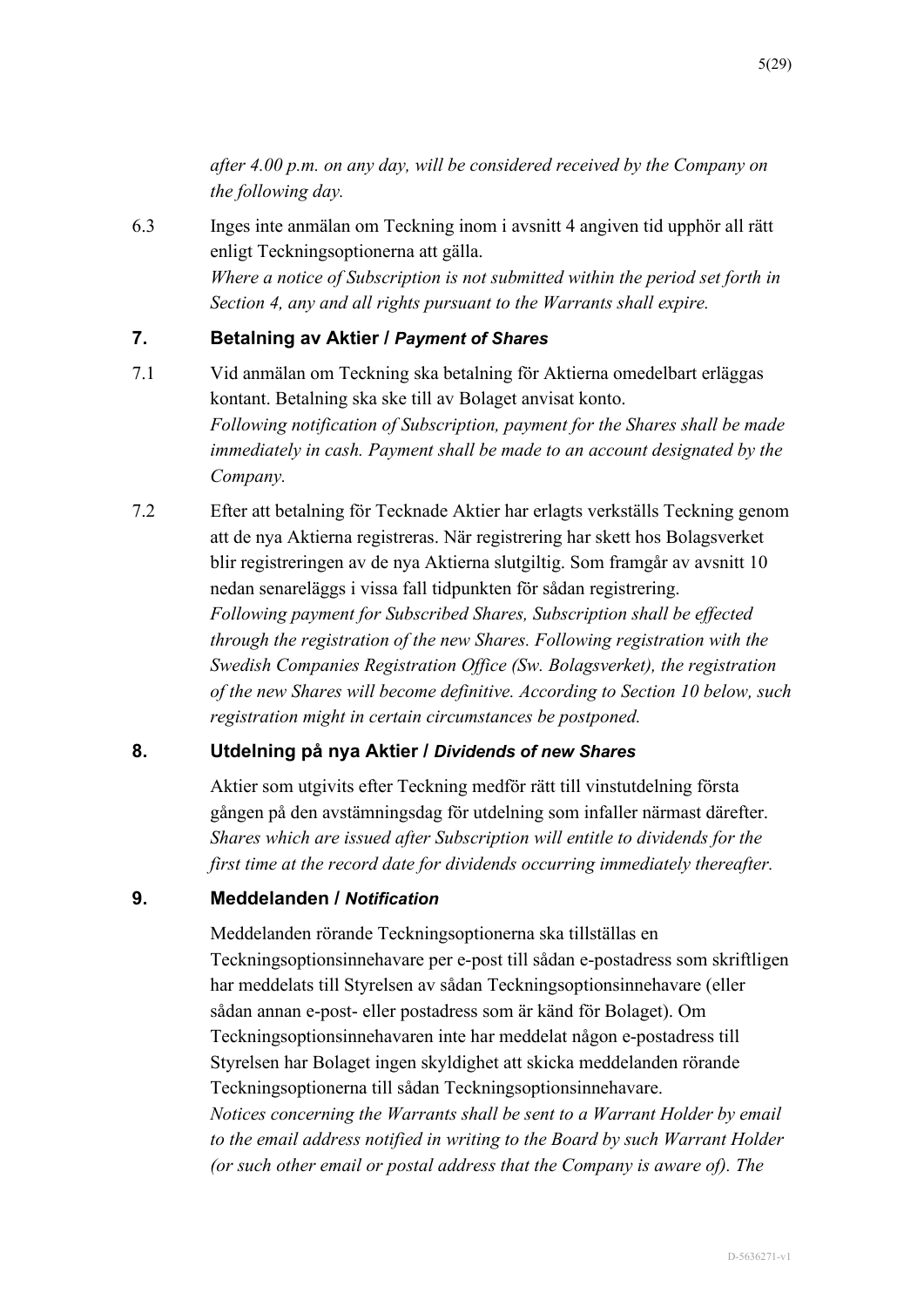*Company shall not have any obligation to send any notices concerning the Warrants to any Warrant Holder who has not notified any email address to the Board.*

#### <span id="page-5-0"></span>**10. Omräkning av Teckningskurs och antalet Aktier m.m. /** *Recalculation of the Subscription Price and the number of Shares, etc.*

Beträffande den rätt som ska tillkomma Teckningsoptionsinnehavare i de situationer som anges det nedanstående gälla. Oaktat det nedanstående ska Teckningskursen vid Teckning aldrig avvika från Aktiens kvotvärde. *The following shall apply with respect to the rights that the Warrant Holders shall be entitled to in the event of the circumstances set forth below. Notwithstanding the below, the Subscription Price at Subscription shall never deviate from the quotient value of the Share.*

<span id="page-5-1"></span>A. Vid fondemission med utgivande av nya Aktier ska Teckning, som påkallas vid sådan tidpunkt att tilldelning av Aktier inte kan verkställas senast i samband med kallelsen till den bolagsstämma som ska pröva frågan om fondemission, verkställas först efter att stämman har beslutat om fondemission. Aktier som emitteras på grund av Teckning som verkställs efter beslutet om fondemission omfattas inte av beslut om fondemission. Slutlig registrering sker först efter avstämningsdagen för fondemissionen. *Where the Company carries out a bonus issue of Shares, Subscription shall be effected, where a notification of Subscription is made at such time that allocation of Shares cannot be effected on or before the notice to convene the general meeting which resolves to carry out the bonus issue, after a resolution has been adopted by the general meeting in respect thereof. Shares which are issued pursuant to Subscription effected after the adoption of a resolution approving the bonus issue will not entitle the holder thereof to participate in the bonus issue. Definitive registration takes place after the record date for the bonus issue.*

Vid Teckning som verkställs efter beslutet om fondemission ska en omräkning ske av dels det antal Aktier vartill varje Teckningsoption berättigar till Teckning av, dels Teckningskursen. Omräkningen utförs av Bolaget enligt följande formler:

*In connection with a Subscription effected after the adoption of the resolution to carry out the bonus issue, a re-calculated Subscription Price and a recalculated number of Shares which each Warrant entitles the Warrant Holder to Subscribe for shall be applied. The re-calculations shall be made by the Company according to the following formulas:*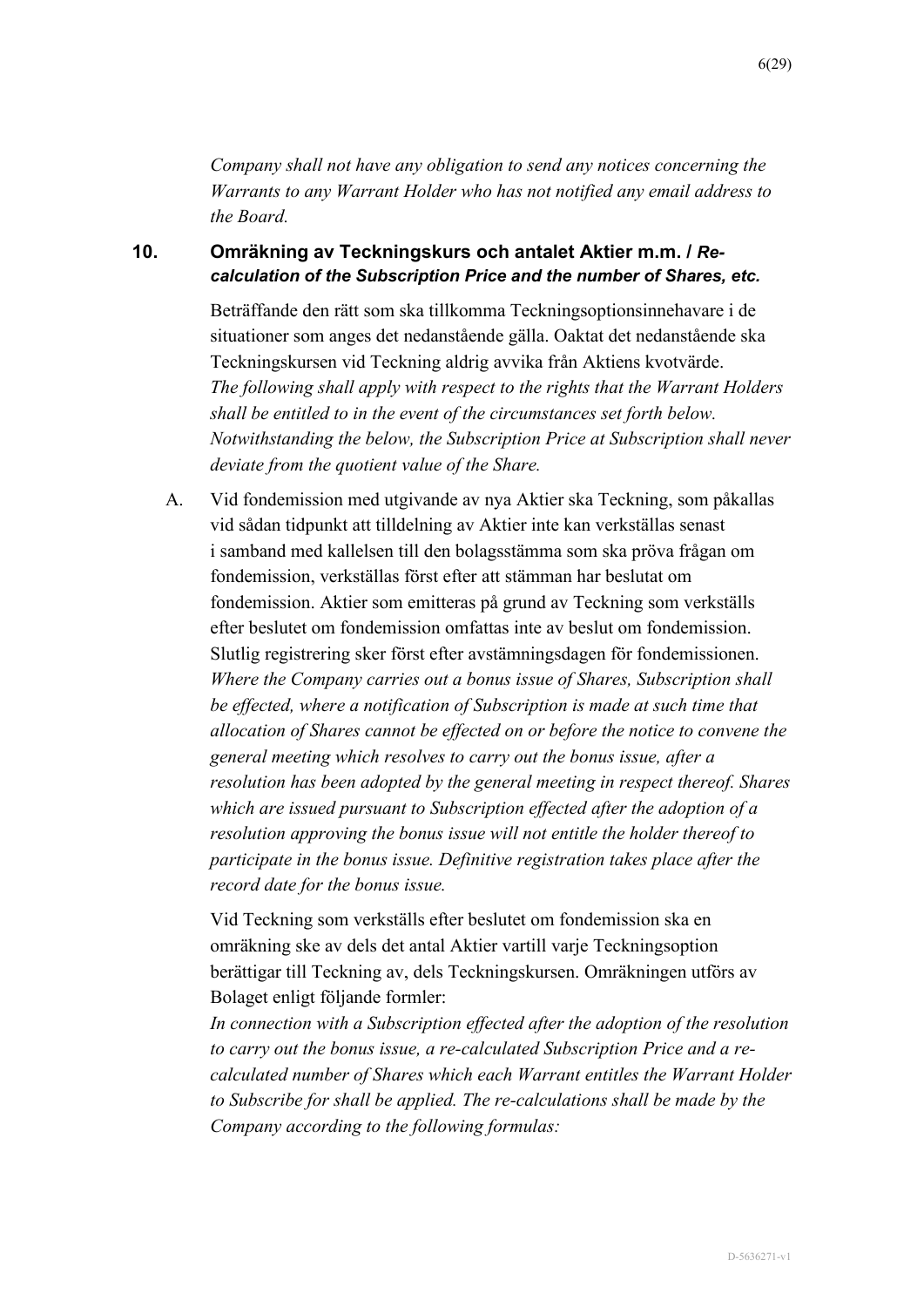| omräknad Teckningskurs =                                                                    | föregående Teckningskurs x antalet<br>Aktier före fondemissionen                                                                               |
|---------------------------------------------------------------------------------------------|------------------------------------------------------------------------------------------------------------------------------------------------|
|                                                                                             | antalet Aktier efter fondemissionen                                                                                                            |
| omräknat antal Aktier som varje<br>Teckningsoption berättigar till<br>Teckning $av =$       | föregående antal Aktier, vartill varje<br>Teckningsoption berättigar till<br>Teckning av x antalet Aktier efter<br>fondemissionen              |
| $re\text{-}calculated$ Subscription Price $=$                                               | antalet Aktier före fondemissionen<br><i>previous Subscription Price x the</i><br>number of Shares prior to the bonus<br>issue                 |
|                                                                                             | the number of Shares after the bonus<br>issue                                                                                                  |
| re-calculated number of Shares for<br>which each Warrant entitles to<br>Subscription of $=$ | previous number of Shares which the<br>Warrant entitled the Warrant Holder<br>to Subscribe for x the number of<br>Shares after the bonus issue |
|                                                                                             | the number of Shares prior to the<br>bonus issue                                                                                               |

Den enligt ovan omräknade Teckningskursen, liksom omräknat antal Aktier som varje Teckningsoption berättigar till Teckning av, fastställs av Bolaget snarast möjligt efter bolagsstämmans beslut om fondemission men tillämpas först efter avstämningsdagen för fondemissionen.

*The Subscription Price and the number of Shares re-calculated in accordance with the above shall be determined by the Company as soon as possible following the adoption by the general meeting of the resolution to carry out the bonus issue but shall be applied only after the record date for the bonus issue.*

B. Genomför Bolaget en sammanläggning eller uppdelning (split) av Aktier ska moment [A](#page-5-1) ovan äga motsvarande tillämpning, i vilket fall avstämningsdagen ska anses vara den dag då sammanläggningen eller uppdelningen verkställs av Euroclear på begäran av Bolaget.

*Where the Company carries out a reversed share split or a share split, subsection [A](#page-5-1) above shall apply correspondingly, in which case the record date shall be deemed to be the date on which the reversed share split or share split, upon request by the Company, is effected by Euroclear.*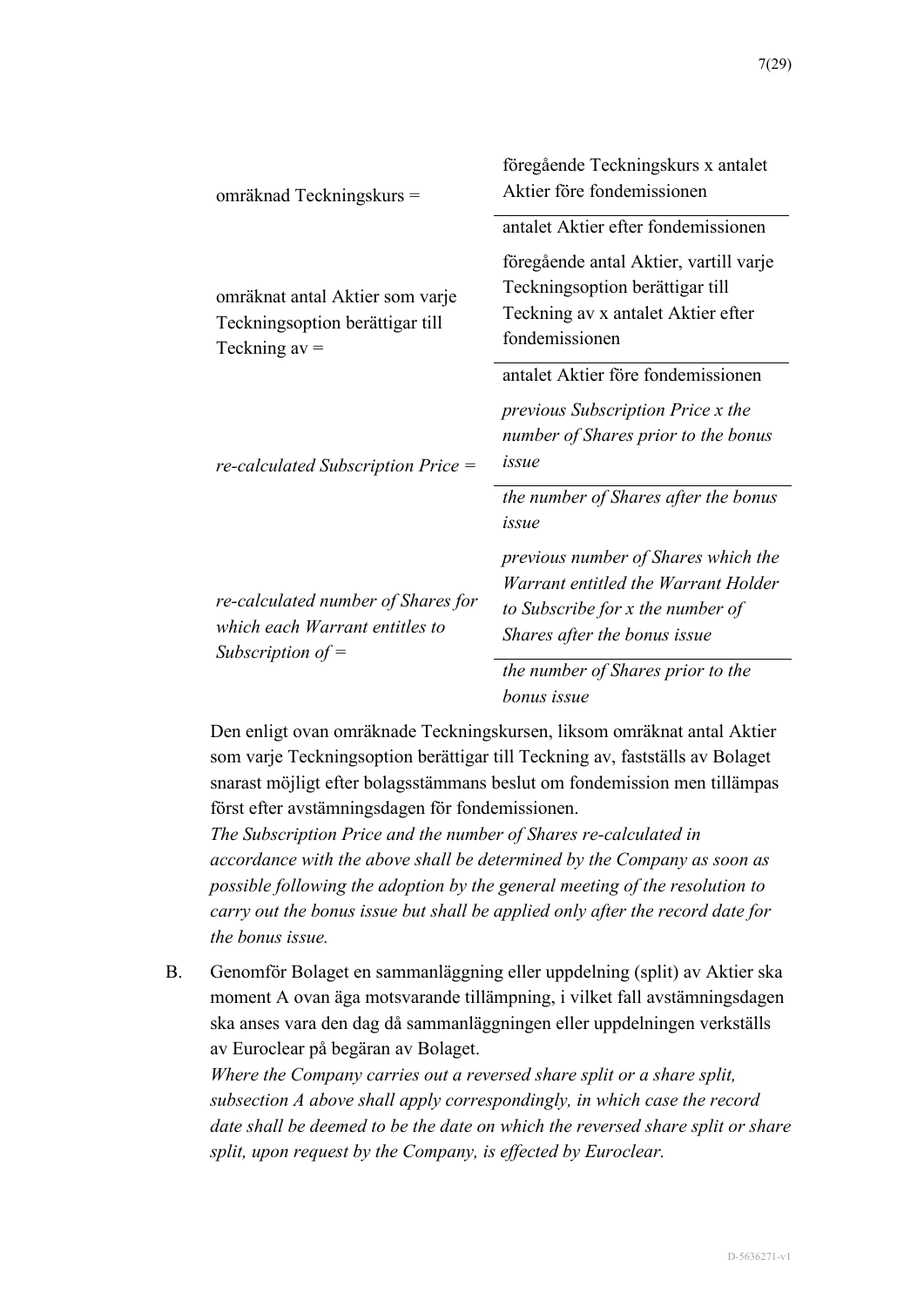<span id="page-7-0"></span>C. Genomför Bolaget en nyemission med företrädesrätt för aktieägarna att teckna nya Aktier mot kontant betalning eller betalning genom kvittning ska följande gälla:

*Where the Company carries out a new issue of Shares subject to the preemptive rights of the shareholders to subscribe for new Shares in exchange for cash payment or payment through set-off, the following shall apply:*

- <span id="page-7-1"></span>i. Beslutas emissionen av Styrelsen, under förutsättning av bolagsstämmans godkännande eller med stöd av bolagsstämmans bemyndigande, ska i beslutet om emissionen anges den senaste dag då Teckning ska vara verkställd för att Aktie, som tillkommit genom Teckning, ska medföra rätt att delta i emissionen. *Where the Board resolves to carry out the share issue contingent upon the approval of or pursuant to authorization by the general meeting, the resolution of the share issue shall set forth the last date on which Shares issued pursuant to Subscription entitle to participation in the share issue.*
- <span id="page-7-2"></span>ii. Beslutas emissionen av bolagsstämman ska Teckning, som påkallas vid sådan tidpunkt att den inte kan verkställas senast på den sjätte bankdagen före den bolagsstämma som ska pröva frågan om nyemission, verkställas först efter att stämman har beslutat om emission. Aktier som emitteras på grund av Teckning som verkställs efter emissionsbeslutet ger inte rätt att delta i emissionen. Slutlig registrering sker först efter avstämningsdagen för emissionen. *Where the general meeting resolves to carry out the share issue, Subscription shall be effected, where notification of Subscription is made at such time that it cannot be effected on or before the sixth business day prior to the general meeting which resolves to carry out the share issue, after the resolution on the share issue by the general meeting. Shares issued as a consequence of such Subscription will not entitle the holders to participate in the share issue. Definitive registration takes place after the record date for the share issue.*

Vid Teckning som verkställs vid sådan tidpunkt att rätt till deltagande i emissionen inte uppkommer ska en omräkning ske dels av Teckningskursen, dels av det antal Aktier vartill varje Teckningsoption berättigar till Teckning av. Omräkningen utförs av Bolaget enligt följande formler: *In connection with a Subscription which is effected at such time that no right to participate in the share issue arises, a re-calculated Subscription Price and a re-calculated number of Shares which each Warrant entitles the*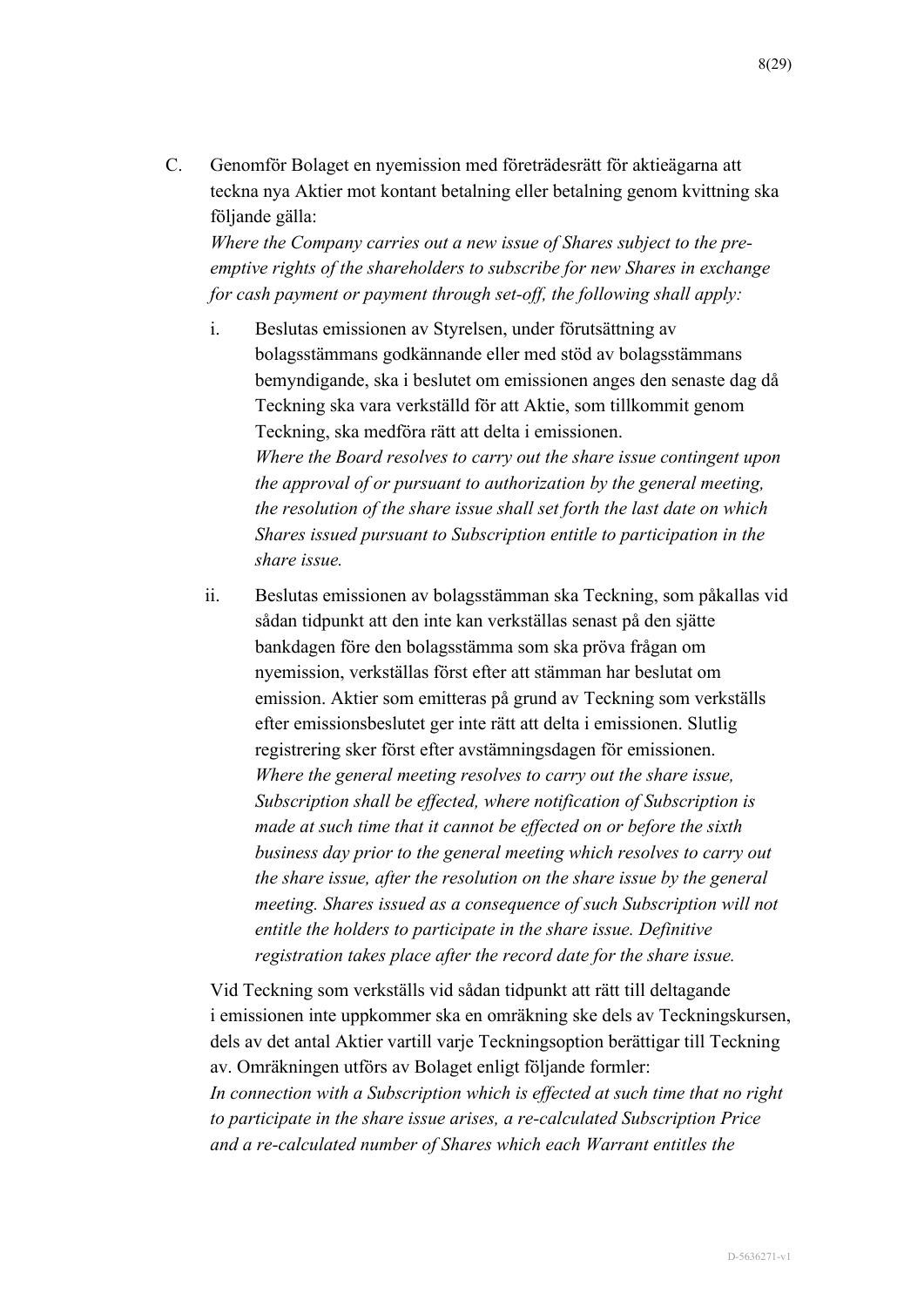| omräknad Teckningskurs =                                                                    | föregående Teckningskurs x Aktiens<br>genomsnittskurs under den i emissions-<br>beslutet fastställda teckningstiden<br>(Aktiens genomsnittskurs)                                                                               |
|---------------------------------------------------------------------------------------------|--------------------------------------------------------------------------------------------------------------------------------------------------------------------------------------------------------------------------------|
|                                                                                             | Aktiens genomsnittskurs ökad med det<br>på grundval därav framräknade<br>teoretiska värdet på teckningsrätten                                                                                                                  |
| omräknat antal Aktier som varje<br>Teckningsoption berättigar till<br>Teckning $av =$       | föregående antal Aktier som varje<br>Teckningsoption berättigar till<br>Teckning av x Aktiens<br>genomsnittskurs ökad med det på<br>grundval därav framräknade teoretiska<br>värdet på teckningsrätten                         |
|                                                                                             | Aktiens genomsnittskurs<br>previous Subscription Price x the                                                                                                                                                                   |
|                                                                                             | average market price of the Share<br>during the subscription period set forth<br>in the resolution approving the share<br>issue (the average Share price)                                                                      |
| <b>Recalculated Subscription Price</b>                                                      | the average Share price increased by<br>the theoretical value of the<br>subscription right calculated on the<br>basis thereof                                                                                                  |
| re-calculated number of Shares<br>for which each Warrant entitles<br>to Subscription of $=$ | previous number of Shares which the<br>Warrant entitled the Warrant Holder<br>to Subscribe for x the average Share<br>price increased by the theoretical<br>value of the subscription right<br>calculated on the basis thereof |

*Warrant Holder to Subscribe for shall be applied. The re-calculations shall be made according to the following formulas:*

*the average Share price*

Aktiens genomsnittskurs ska anses motsvara genomsnittet av det för varje börsdag under teckningstiden framräknade medeltalet av den under dagen noterade högsta och lägsta betalkursen enligt Nasdaq Stockholms officiella kurslista. I avsaknad av notering av betalkurs ska i stället den som slutkurs noterade köpkursen ingå i beräkningen. Dag utan notering av vare sig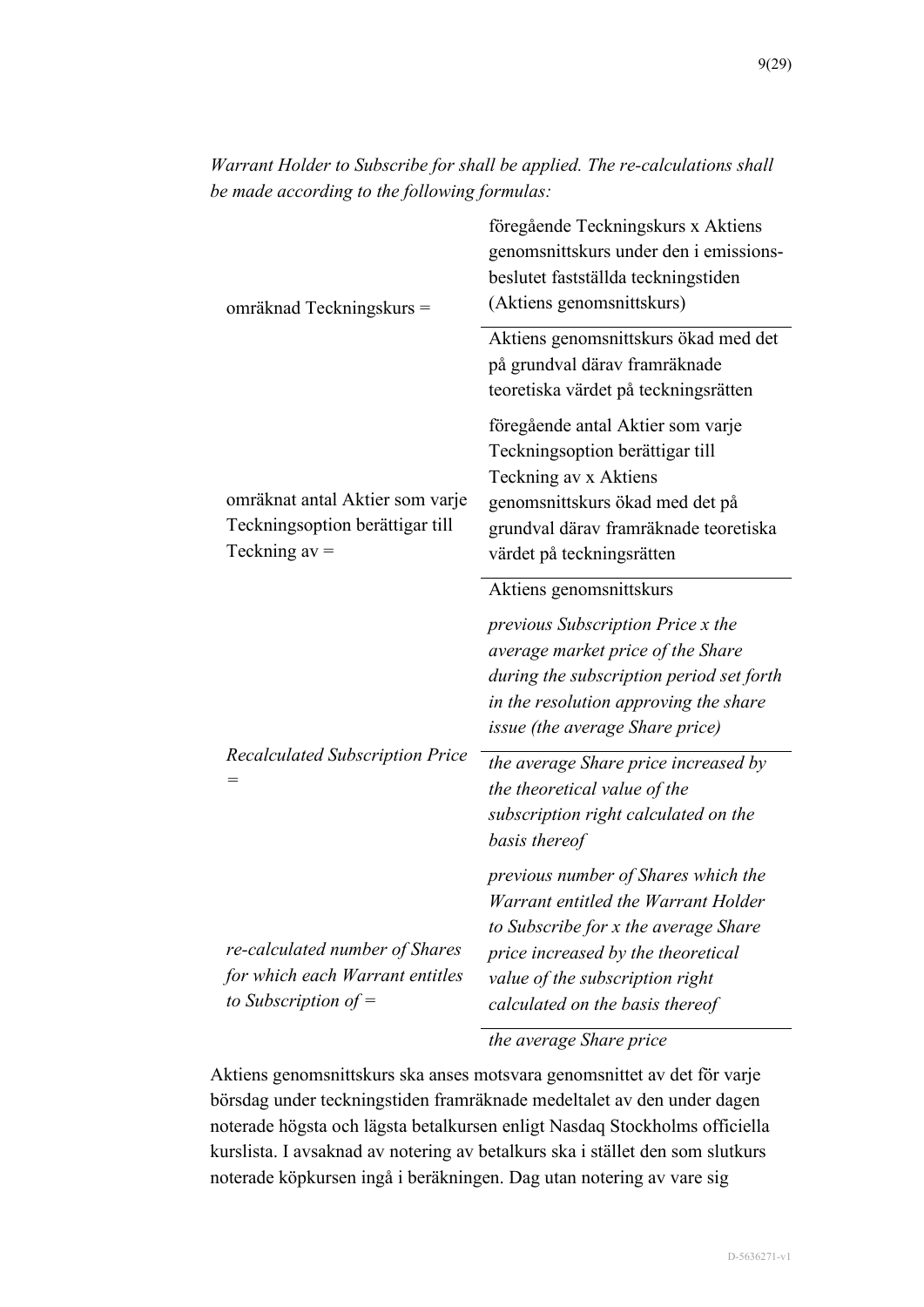betalkurs eller köpkurs ska inte ingå i beräkningen.

*The average Share price shall be deemed to be equivalent to the average of the calculated average values, for each trading day during the subscription period, of the highest and lowest transaction price according to Nasdaq Stockholm's official price list. In the event no transaction price is quoted, the*  last bid price which is quoted as the closing price for such date shall form the *basis of the calculation. Days on which neither a transaction price nor a bid price is quoted shall be excluded from the calculation.*

Det teoretiska värdet på teckningsrätten framräknas enligt följande formel: *The theoretical value of the subscription right shall be calculated according to the following formula:*

|                                 | det antal nya Aktier som högst kan    |
|---------------------------------|---------------------------------------|
|                                 | komma att utges enligt                |
|                                 | emissionsbeslutet x Aktiens           |
| teckningsrättens värde $=$      | genomsnittskurs minus                 |
|                                 | emissionskursen för den nya Aktien    |
|                                 | antalet Aktier före emissionsbeslutet |
|                                 | the maximum number of new Shares      |
| value of subscription right $=$ | that may be issues according to the   |
|                                 | resolution approving the issue x the  |
|                                 | average Share price reduced by the    |
|                                 | subscription price of the new Share   |
|                                 | the number of Shares prior to the     |
|                                 | adoption of the resolution approving  |
|                                 | the issue                             |

Uppstår härvid ett negativt värde ska det teoretiska värdet på teckningsrätten bestämmas till noll.

*In the event there is a negative value arising from the above-stated calculation, the theoretical value of the subscription right shall be deemed to be zero.*

Den enligt ovan omräknade Teckningskursen och omräknat antal Aktier fastställs av Bolaget två bankdagar efter teckningstidens utgång och ska tillämpas vid Teckning som verkställs därefter.

*The re-calculated Subscription Price and re-calculated number of Shares as set forth above shall be determined by the Company two banking days after the expiration of the subscription period and shall apply to Subscriptions made thereafter.*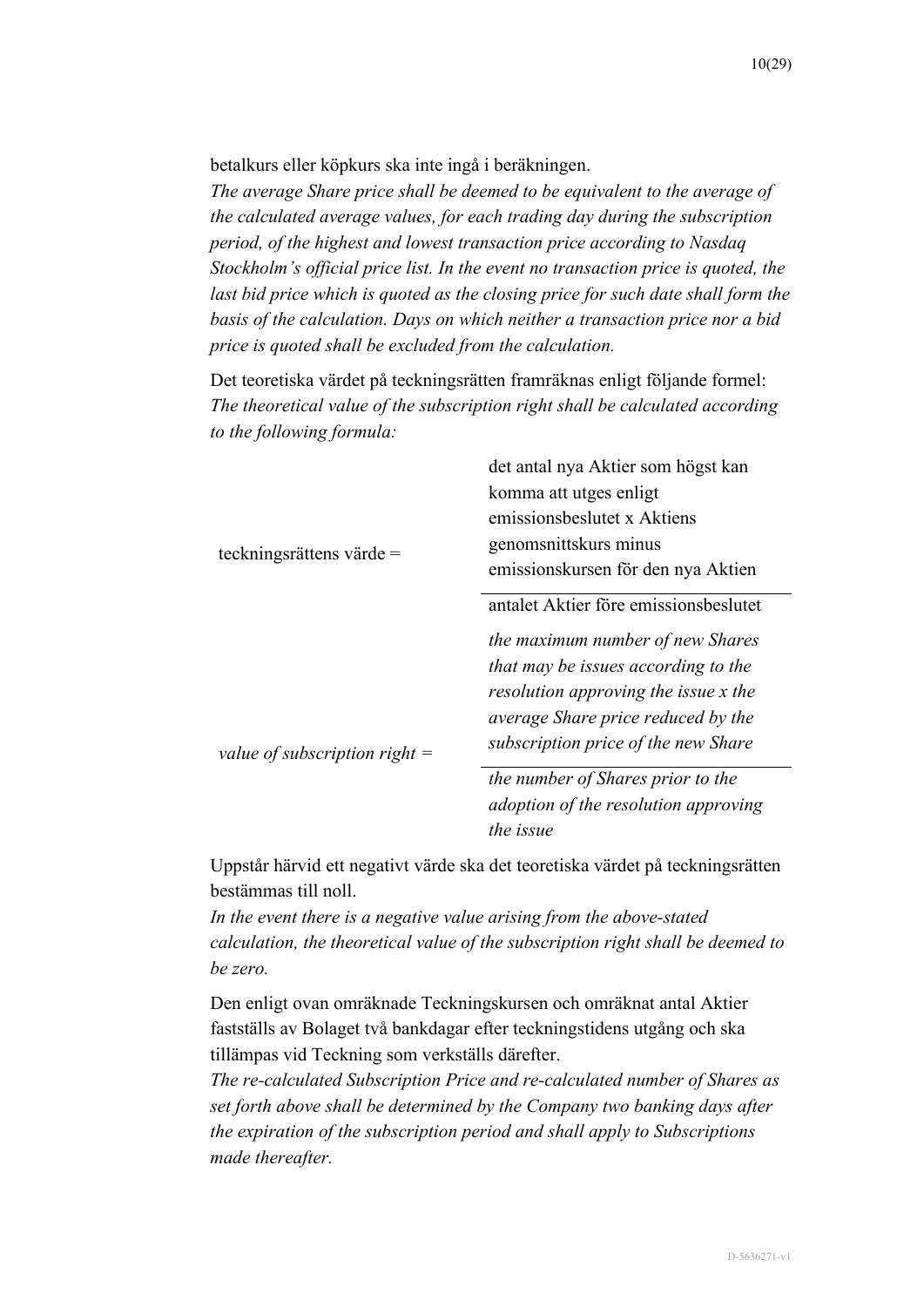Teckning verkställs inte under tiden från emissionsbeslutet till den dag då den omräknade Teckningskursen fastställts enligt vad som framgår ovan. *Subscription will not be effected during the period from the date of the resolution approving the issue until the date of the determination of the recalculated Subscription Price in accordance with the above*.

<span id="page-10-0"></span>D. Genomför Bolaget en emission av teckningsoptioner enligt 14 kap. aktiebolagslagen eller konvertibler enligt 15 kap. aktiebolagslagen – med företrädesrätt för aktieägarna och mot kontant betalning eller kvittning eller, vad gäller teckningsoptioner, utan betalning – ska beträffande rätten till deltagande i emissionen bestämmelserna i moment [C](#page-7-0) första stycket [\(i\)](#page-7-1) och [\(ii\)](#page-7-2) tillämpas på motsvarande sätt.

*Where the Company carries out an issue of warrants pursuant to Chapter 14 of the Swedish Companies Act or convertible bonds pursuant to Chapter 15 of the Swedish Companies Act – subject to the pre-emptive rights for shareholders and in exchange for a cash payment or by set-off, or as regards warrants, without payment – the provisions regarding the right of participation contained in subsection [C,](#page-7-0) first paragraph, [\(i\)](#page-7-1) and [\(ii\)](#page-7-2) shall apply correspondingly.*

Vid Teckning som verkställs vid sådan tidpunkt att rätt till deltagande i emissionen inte uppkommer ska en omräkning ske dels av Teckningskursen, dels av antalet Aktier vartill varje Teckningsoption berättigar till Teckning av. Omräkningen utförs av Bolaget enligt följande formler:

*In the event of a Subscription which is effected at such time that no right to participate in the issue arises, a re-calculated Subscription Price and a recalculation of the number of Shares which each Warrant entitles the Warrant Holder to Subscribe for shall be applied. The re-calculations shall be made by the Company according to the following formulas:*

> föregående Teckningskurs x Aktiens genomsnittskurs under den i emissionsbeslutet fastställda teckningstiden (Aktiens genomsnittskurs)

> > Aktiens genomsnittskurs ökad med teckningsrättens värde

omräknad Teckningskurs =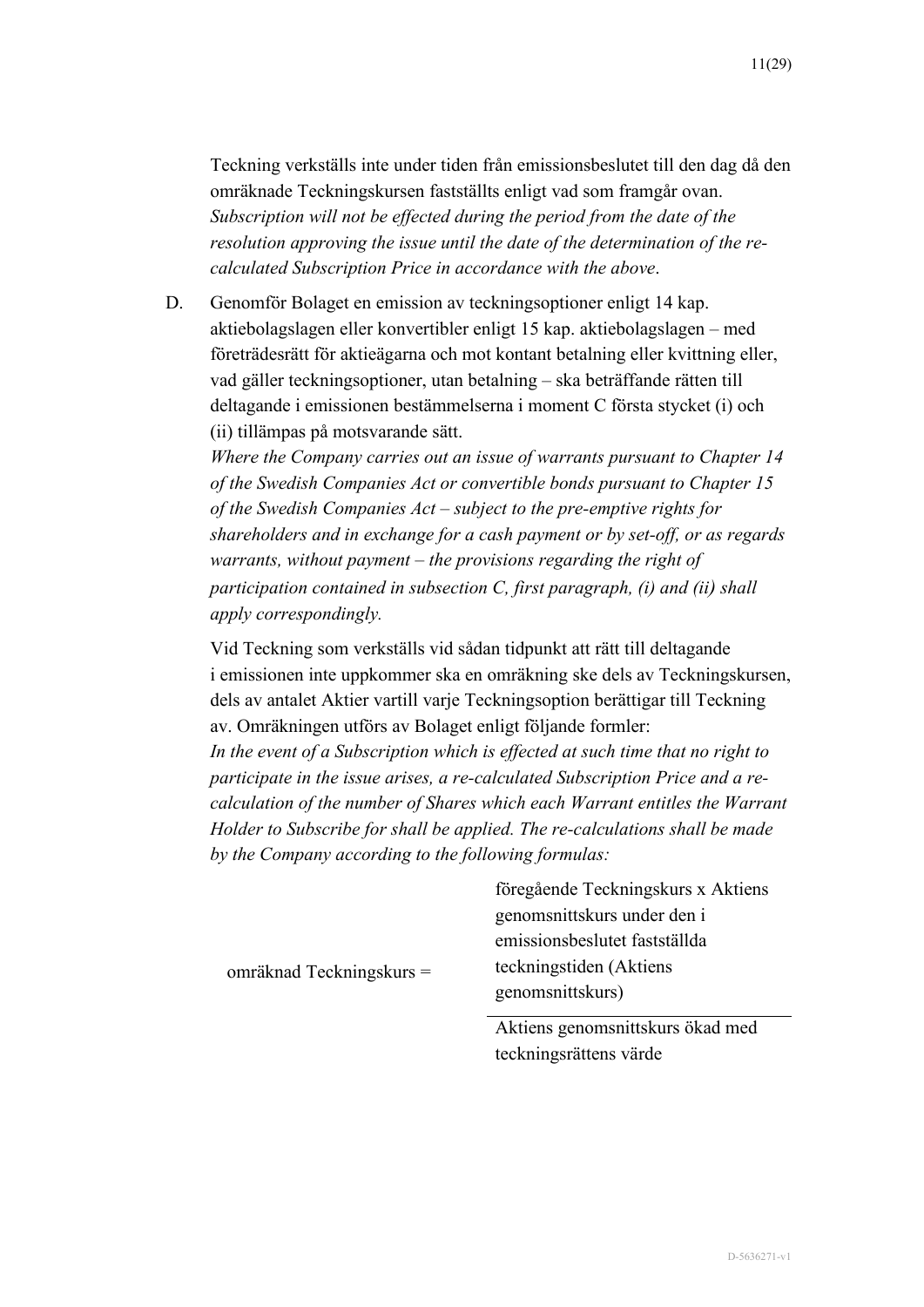| omräknat antal Aktier som varje<br>Teckningsoption berättigar till<br>Teckning $av =$       | föregående antal Aktier som varje<br>Teckningsoption berättigar till<br>Teckning av x Aktiens<br>genomsnittskurs ökad med<br>teckningsrättens värde                                                                                        |
|---------------------------------------------------------------------------------------------|--------------------------------------------------------------------------------------------------------------------------------------------------------------------------------------------------------------------------------------------|
| re-calculated Subscription Price<br>$=$                                                     | Aktiens genomsnittskurs<br><i>previous Subscription Price x the</i><br>average market price of the Share<br>during the subscription period set<br>forth in the resolution approving the<br><i>issue (the average Share price)</i>          |
| re-calculated number of Shares<br>for which each Warrant entitles<br>to Subscription of $=$ | the average Share price increased by<br>the value of the subscription right<br>previous number of Shares that each<br>Warrant entitles to Subscription of x<br>the average Share price increased by<br>the value of the subscription right |
|                                                                                             | the average Share price                                                                                                                                                                                                                    |

Aktiens genomsnittskurs beräknas i enlighet med vad som anges i momentet [C](#page-7-0) ovan.

*The average Share price shall be calculated in accordance with the provisions set forth in subsection [C](#page-7-0) above.*

Teckningsrättens värde ska anses motsvara genomsnittet av det för varje börsdag under teckningstiden framräknade medeltalet av den under dagen noterade högsta och lägsta betalkursen vid affärer i teckningsrätter enligt Nasdaq Stockholms officiella kurslista. I avsaknad av notering av betalkurs ska i stället den som slutkurs noterade köpkursen ingå i beräkningen. Noteras varken betalkurs eller köpkurs under viss eller vissa dagar ska vid beräkningen av teckningsrättens värde bortses från sådan dag. *The value of a subscription right shall be deemed to be equivalent to the average of the calculated average values, for each trading day during the subscription period, of the highest and lowest transaction price according to Nasdaq Stockholm's official price list. In the event no transaction price is quoted, the bid price which is quoted as the closing price shall form the basis of the calculation. Days on which neither a transaction price nor a bid price is quoted shall not be included for the purposes of the calculation.*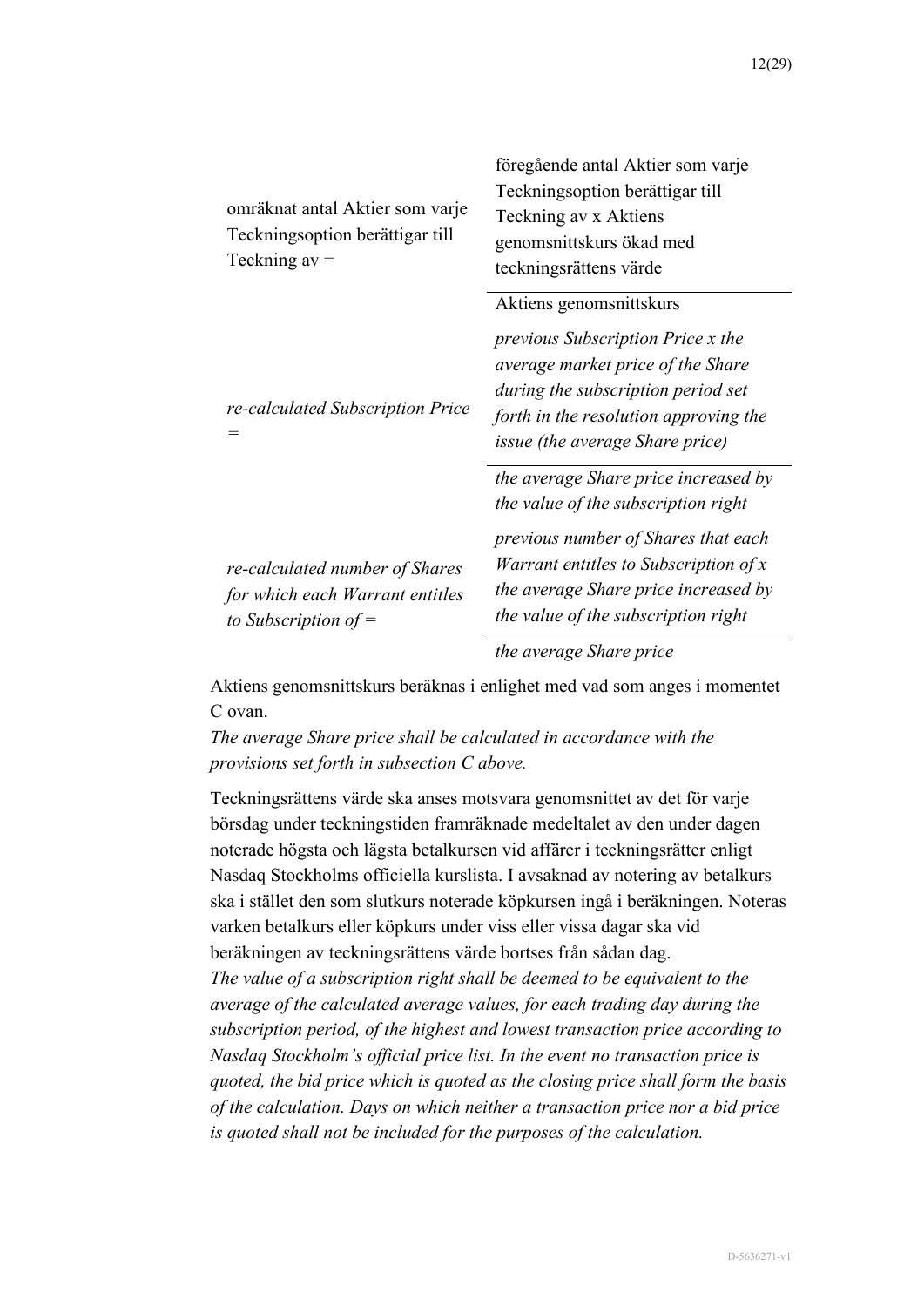Den enligt ovan omräknade Teckningskursen och omräknat antal Aktier fastställs av Bolaget två bankdagar efter teckningstidens utgång och ska tillämpas vid Teckning som verkställs därefter.

*The re-calculated Subscription Price and re-calculated number of Shares as set forth above shall be determined by the Company two banking days after the expiration of the subscription period and shall apply to Subscription made thereafter.*

Teckning verkställs under tiden från emissionsbeslutet till den dag den omräknade Teckningskursen fastställts enligt vad som framgår ovan. *Subscription will be effected during the period from the date of the resolution approving the issue until the date of the determination of the re-calculated Subscription Price in accordance with the above.*

<span id="page-12-0"></span>E. Skulle Bolaget i andra fall än som avses i moment [A](#page-5-1)[–D](#page-10-0) ovan rikta ett erbjudande till aktieägarna att, med företrädesrätt enligt principerna i 13 kap. 1 § aktiebolagslagen, av Bolaget förvärva värdepapper eller rättighet av något slag eller besluta att, enligt ovan nämnda principer, till aktieägarna utdela sådana värdepapper eller rättigheter utan vederlag, ska vid Teckning, som påkallas vid sådan tidpunkt att därigenom erhållen Aktie inte medför rätt till deltagande i erbjudandet, omräkning ske dels av Teckningskursen, dels av det antal Aktier vartill varje Teckningsoption berättigar till Teckning av. Omräkningen utförs av Bolaget enligt följande formler:

*In the event the Company, under circumstances other than those set forth in subsections [A](#page-5-1)[–D](#page-10-0) above, directs an offer to the shareholders, based upon preemptive rights pursuant to the principles set forth in Chapter 13, Section 1 of the Swedish Companies Act, to acquire securities or rights of any kind from the Company or where the Company resolves, pursuant to the above-stated principles, to distribute to its shareholders such securities or rights without consideration, a re-calculated Subscription Price and a re-calculated number of Shares which each Warrant entitles the Warrant Holder to Subscribe for shall be applied in conjunction with subscriptions which are effected at such time that Shares acquired as a consequence thereof do not entitle the Warrant Holder to participate in the offer. Re-calculations shall be made by the Company according to the following formulas:*

|                            | föregående Teckningskurs x Aktiens |
|----------------------------|------------------------------------|
|                            | genomsnittskurs under den i        |
| omräknad Teckningskurs $=$ | erbjudandet fastställda            |
|                            | anmälningstiden (Aktiens           |
|                            | genomsnittskurs)                   |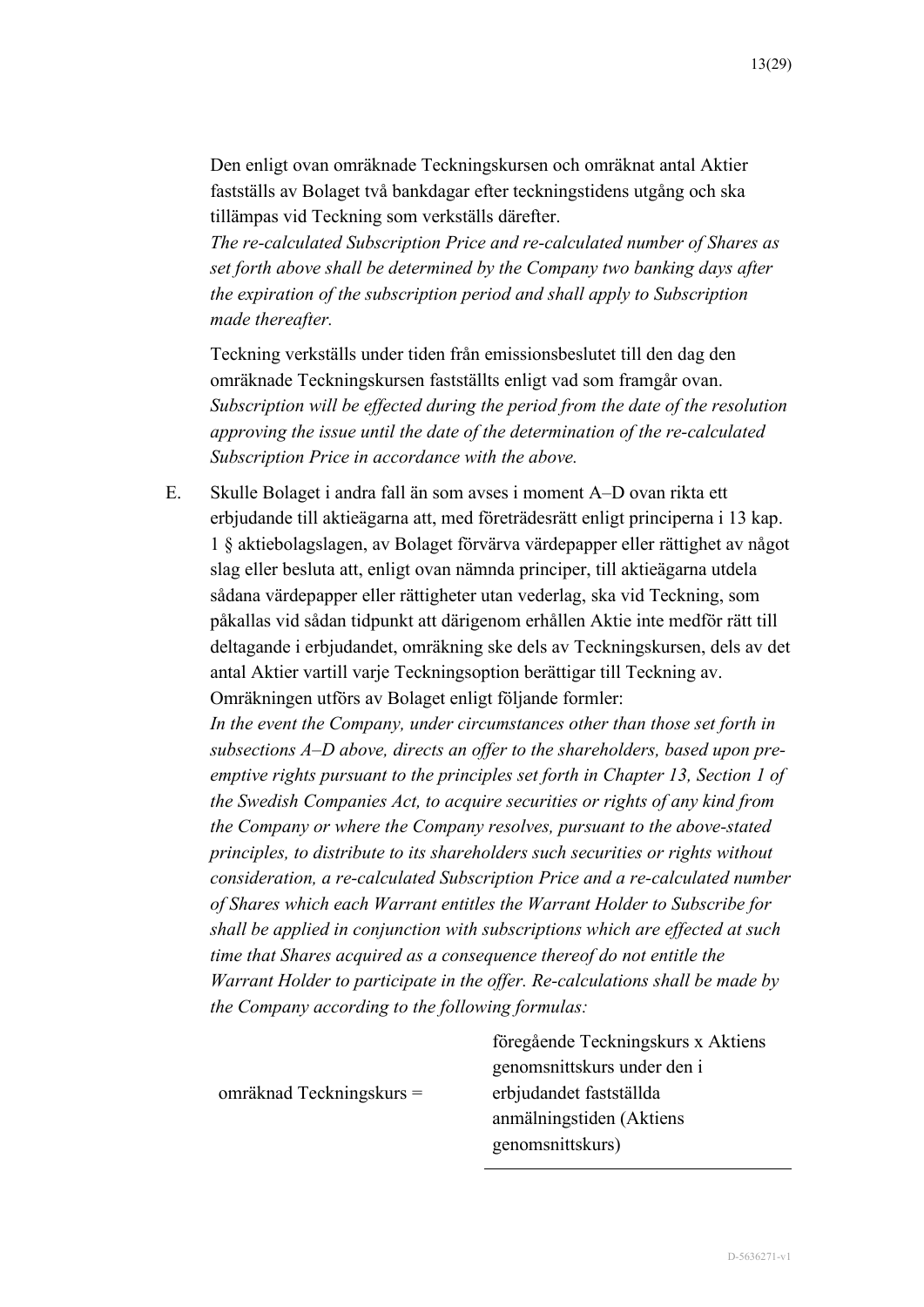|                                                                                              | Aktiens genomsnittskurs ökad med<br>värdet av rätten till deltagande i<br>erbjudandet (deltaganderättens värde)                                                                              |
|----------------------------------------------------------------------------------------------|----------------------------------------------------------------------------------------------------------------------------------------------------------------------------------------------|
| omräknat antal Aktier som varje<br>Teckningsoption berättigar till<br>Teckning $av =$        | föregående antal Aktier som varje<br>Teckningsoption berättigar till<br>Teckning av x Aktiens<br>genomsnittskurs ökad med<br>deltaganderättens värde                                         |
| re-calculated Subscription Price                                                             | Aktiens genomsnittskurs<br><i>previous Subscription Price x the</i><br>average market price of the Share<br>during the acceptance period set forth<br>in the offer (the average Share price) |
|                                                                                              | the average Share price increased by<br>the value of participation in the offer<br>(the value of the participation right)                                                                    |
| re-calculated number of Shares,<br>for which each Warrant entitles to<br>Subscription of $=$ | previous number of Shares for which<br>each Warrant entitles to Subscription<br>of x the average Share price increased<br>by the value of the participation right                            |
|                                                                                              | the average Share price                                                                                                                                                                      |

Aktiens genomsnittskurs beräknas i enlighet med vad som anges i moment [C](#page-7-0) ovan.

*The average Share price shall be calculated in accordance with the provisions set forth in subsection [C](#page-7-0) above.*

Deltaganderättens värde ska anses motsvara genomsnittet av det för varje börsdag under teckningstiden framräknade medeltalet av den under dagen noterade högsta och lägsta betalkursen enligt Nasdaq Stockholms officiella kurslista. I avsaknad av notering av betalkurs ska i stället den som slutkurs noterade köpkursen ingå i beräkningen. I avsaknad av notering av betalkurs eller köpkurs under viss eller vissa dagar ska vid beräkningen av deltaganderättens värde bortses från sådan dag.

*The value of the participation right shall be deemed to be the average of the calculated average values, for each trading day during the relevant period, of the highest and lowest transaction price according to Nasdaq Stockholm's official price list. In the event no transaction price is quoted, the bid price which is quoted as the closing price for such date shall form the basis of the*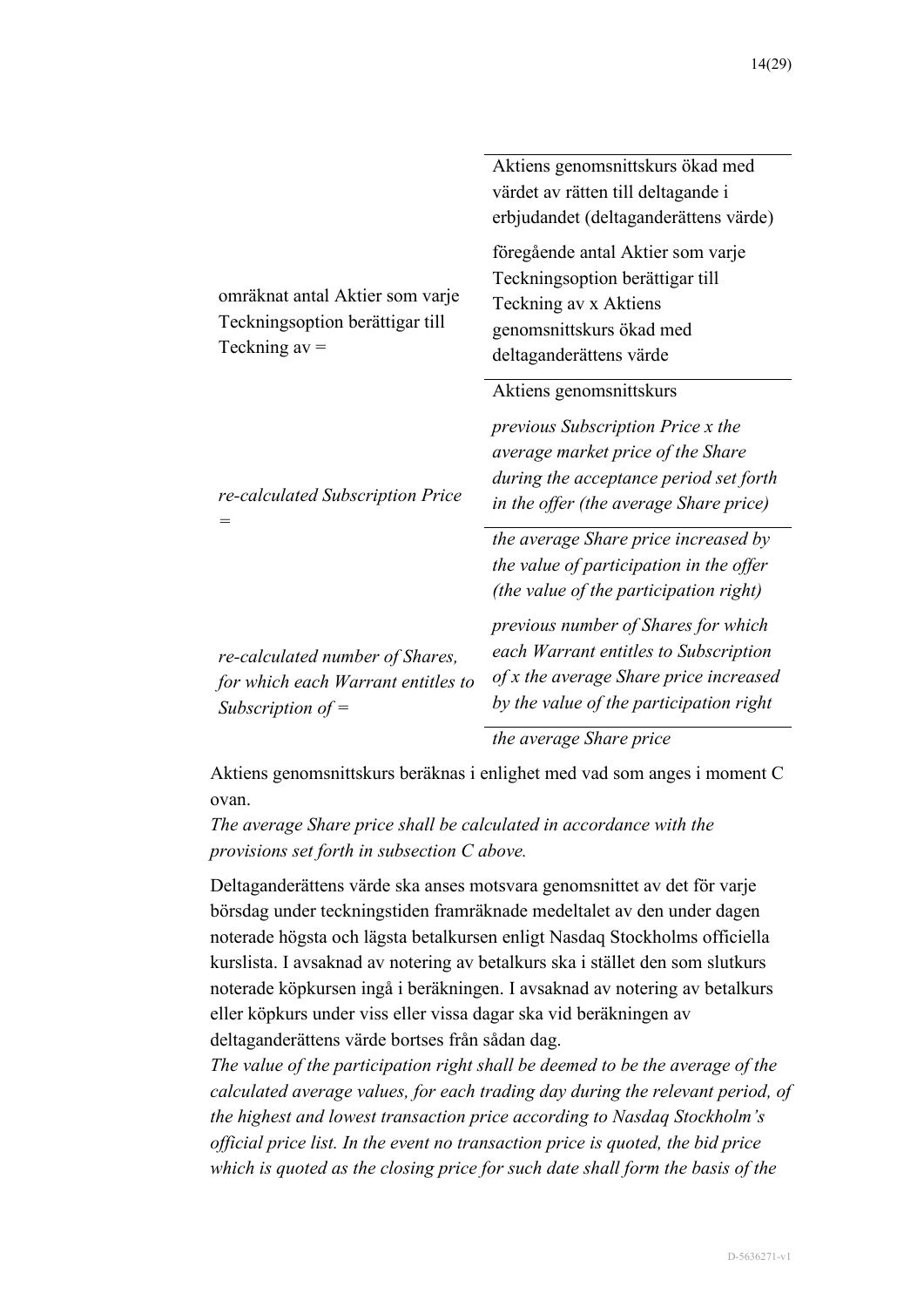## *calculation. Days on which neither a transaction price nor a bid price is quoted shall not be included for the purposes of the calculation.*

För det fall att handel med deltaganderätter som avses i föregående stycke inte har ägt rum ska omräkningen av Teckningskursen och det antal Aktier som varje Teckningsoption berättigar till Teckning av ske med tillämpning så långt möjligt av de principer som anges ovan i detta moment [E,](#page-12-0) varvid följande ska gälla. Om notering sker av de värdepapper eller rättigheter som erbjuds aktieägarna ska värdet av rätten till deltagande i erbjudandet anses motsvara genomsnittet av det för varje börsdag under fem börsdagar från och med sådan notering av den högsta och lägsta betalkursen vid affärer i dessa värdepapper eller rättigheter vid Nasdaq Stockholm, i förekommande fall minskat med det vederlag som betalats för dessa i samband med erbjudandet. I avsaknad av notering av betalkurs ska i stället den som slutkurs noterade köpkursen ingå i beräkningen. Noteras varken betalkurs eller köpkurs under viss eller vissa dagar ska vid beräkningen av värdet av rätten till deltagande i erbjudandet bortses från sådan dag. Den i erbjudandet fastställda anmälningstiden ska vid omräkning av Teckningskurs och antal Aktier enligt detta stycke anses motsvara den ovan i detta stycke nämnda perioden om fem börsdagar. Om sådan notering inte äger rum ska värdet av rätten till deltagande i erbjudandet så långt möjligt fastställas med ledning av den marknadsvärdesförändring avseende Bolagets Aktier som kan bedömas ha uppkommit till följd av erbjudandet.

*In the event trading in participation rights, as specified in the preceding paragraph, has otherwise not taken place, a re-calculation of the Subscription Price and a re-calculation of the number of Shares which each Warrant entitles the Warrant Holder to Subscribe for shall be made to the extent possible upon the application of the principles set forth above in this subsection [E,](#page-12-0) whereupon the following shall apply. Where a listing is carried out in respect of the securities or rights which are offered to the shareholders, the value of the right to participate in the offer shall be deemed to be the average of the calculated average values, for each trading day during a period of five trading days commencing on the first day for listing, of the highest and lowest transaction price during the day for transactions in these securities or rights on Nasdaq Stockholm, where applicable reduced by any consideration paid for such securities or rights in conjunction with the offer. In the absence of a quotation of the bid price, the closing transaction price quoted shall form the basis of the calculation. Days on which neither a transaction price nor a bid price is quoted shall not be included for the purposes of the calculation. The period of notification determined in the offer, shall at the re-calculation of the Subscription Price and the number of*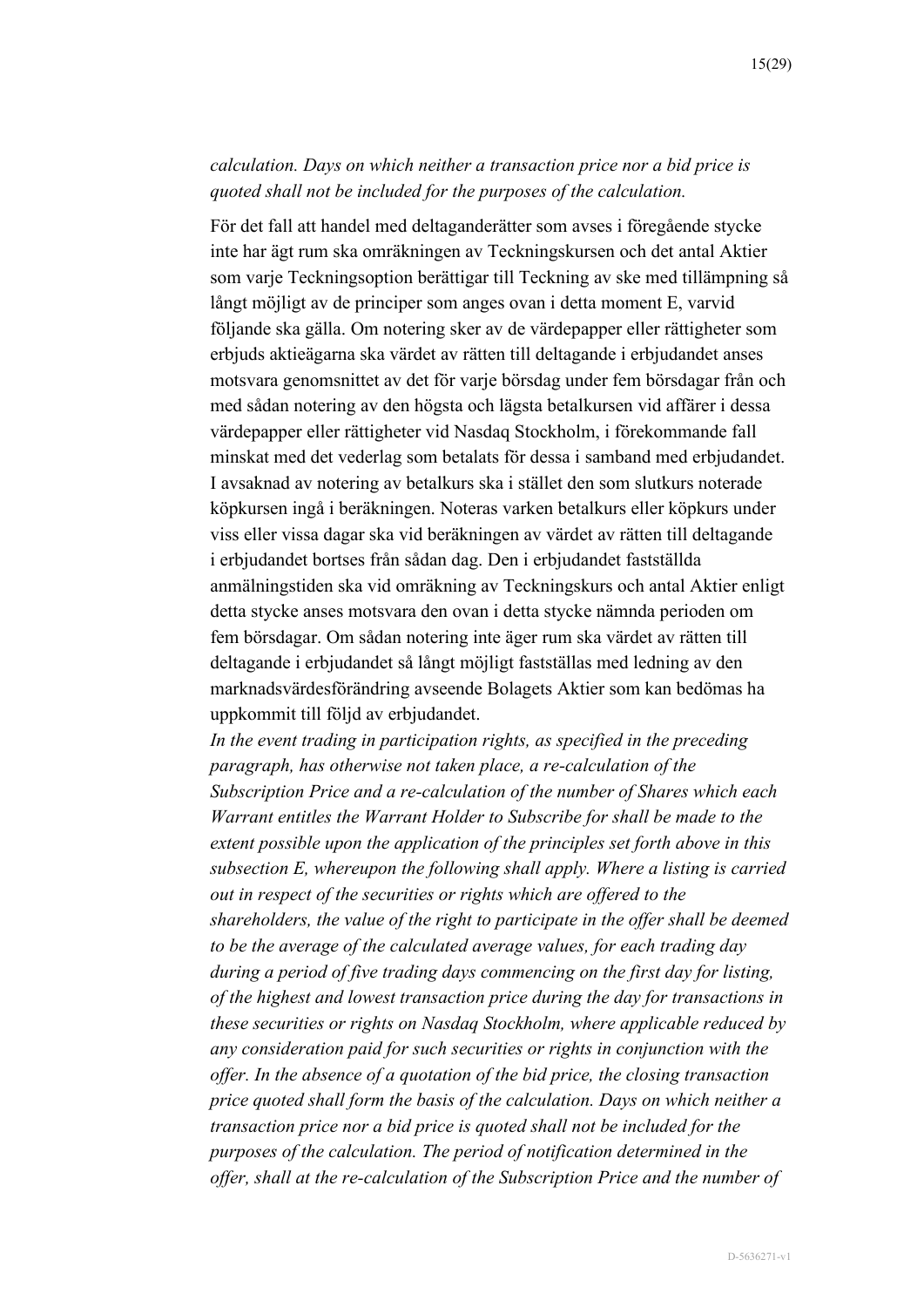*Shares according to this paragraph correspond to five trading days as stated above. In the event that such listing does not take place, the value of the right to participate in the offer shall, to the extent possible, be determined based upon the change in market value regarding the Company's Shares which is deemed to have arisen as a consequence of the offer.*

Den enligt ovan omräknade Teckningskursen fastställs av Bolaget snarast möjligt efter erbjudandetidens utgång och ska tillämpas vid Teckning som verkställs efter det att sådant fastställande har skett.

*The re-calculated Subscription Price according to the above shall be established by the Company immediately after the expiration of the period of offer and shall be applied to Subscription made after such determination.*

Teckning verkställs inte under tiden från beslut om erbjudande till den dag den omräknade Teckningskursen fastställs enligt vad som framgår ovan. *Subscription will not be effected during the period from the date of the resolution approving the offer until the date of the determination of the recalculated Subscription Price according to the above.*

<span id="page-15-0"></span>F. Genomför Bolaget en nyemission eller emission enligt 14 eller 15 kap. aktiebolagslagen – med företrädesrätt för aktieägarna och mot kontant betalning eller mot betalning genom kvittning eller, vad gäller teckningsoptioner, utan betalning – äger Bolaget besluta att ge samtliga Teckningsoptionsinnehavare samma företrädesrätt som enligt beslutet tillkommer aktieägarna. Därvid ska varje Teckningsoptionsinnehavare, oaktat att Teckning inte har verkställts, anses vara ägare till det antal Aktier som Teckningsoptionsinnehavarna skulle ha erhållit om Teckning på grund av Teckningsoption verkställts av det antal Aktier som varje Teckningsoption berättigade till Teckning av vid tidpunkten för beslutet om emission. *In the event the Company carries out a new issue or an issue according to Chapter 14 or 15 of the Swedish Companies Act – based on the pre-emptive rights of the shareholders and against cash payment or against payment by set-off or, in respect of warrants, without payment – the Company may decide to grant all Warrant Holders the same pre-emptive right as granted to the shareholders according to the resolution. Each Warrant Holder, notwithstanding that Subscription has not been effected, thereby will be considered as owner of the number of Shares that the Warrant Holder would have received if Subscription for the number of Shares that each Warrant entitles to had been effected at the time of the resolution on the issue.*

Skulle Bolaget besluta att till aktieägarna rikta ett sådant erbjudande som avses i moment [E](#page-12-0) ovan ska vad i föregående stycke anges äga motsvarande tillämpning, dock att det antal Aktier som Teckningsoptionsinnehavaren ska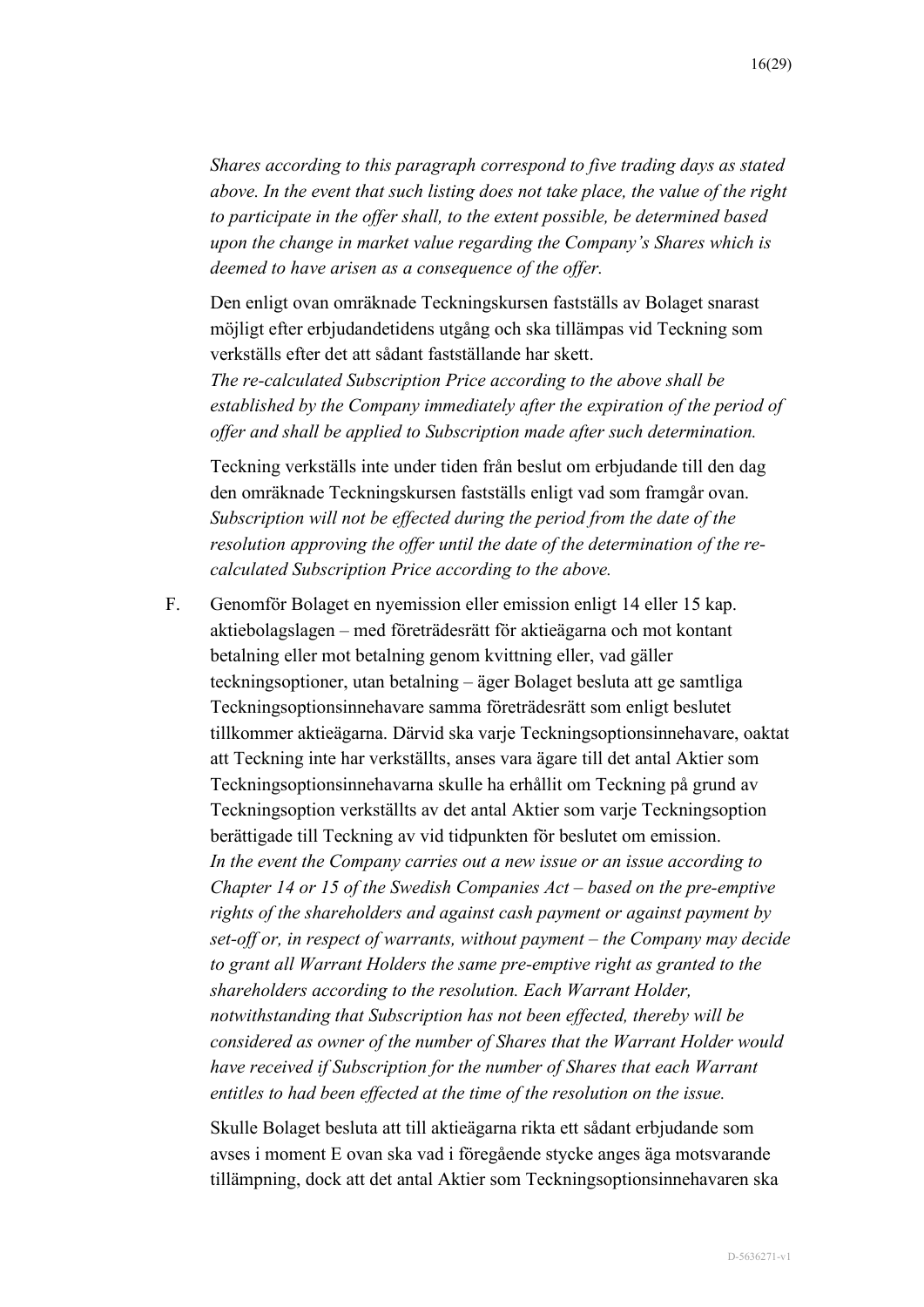anses vara ägare till i sådant fall ska fastställas efter det antal Aktier som varje Teckningsoption berättigade till Teckning av vid tidpunkten för beslutet om erbjudandet.

*If the Company decides on a directed offer to the shareholders as described in subsection [E](#page-12-0) above, what is stated in the previous paragraph shall apply correspondingly, however, that the number of Shares considered owned by the Warrant Holder shall be determined based on the number of Shares that each Warrant entitled the Warrant Holder to Subscribe for at the time the offer was resolved.*

Om Bolaget skulle besluta att ge Teckningsoptionsinnehavarna företrädesrätt i enlighet med bestämmelserna i detta moment [F](#page-15-0) ska någon omräkning enligt moment [C,](#page-7-0) [D](#page-10-0) eller [E](#page-12-0) ovan inte äga rum.

*Should the Company decide to grant the Warrant Holders pre-emptive rights according to the provisions in this subsection [F,](#page-15-0) no re-calculation according to subsections [C,](#page-7-0) [D](#page-10-0) or [E](#page-12-0) above shall be made.*

<span id="page-16-0"></span>G. Fattar Bolaget beslut om kontant utdelning till aktieägarna ska Teckningskursen och det antal Aktier som varje Teckningsoption ger rätt att Teckna omräknas av Bolaget enligt följande formler: *Should the Company decide on a cash dividend to its shareholders, a recalculation of the Subscription Price and the number of Shares which each Warrant entitles the Warrant Holder to Subscribe for shall be carried out by the Company in accordance with the following formulas:*

| omräknad Teckningskurs =                                    | föregående Teckningskurs x volymvägd<br>genomsnittlig betalkurs på den första<br>dag som Aktien noteras utan rätt till<br>utdelning (Aktiens genomsnittskurs) |
|-------------------------------------------------------------|---------------------------------------------------------------------------------------------------------------------------------------------------------------|
|                                                             | Aktiens genomsnittskurs ökad med                                                                                                                              |
|                                                             | utdelat belopp per Aktie                                                                                                                                      |
|                                                             | föregående antal Aktier som varje                                                                                                                             |
| omräknat antal Aktier =<br>re-calculated Subscription Price | Teckningsoption ger rätt att Teckna x                                                                                                                         |
|                                                             | Aktiens genomsnittskurs ökad med                                                                                                                              |
|                                                             | utdelat belopp per Aktie                                                                                                                                      |
|                                                             | Aktiens genomsnittskurs                                                                                                                                       |
|                                                             | <i>previous Subscription Price x the</i>                                                                                                                      |
|                                                             | volume-weighted average Share price                                                                                                                           |
|                                                             | on the first day the Share is listed                                                                                                                          |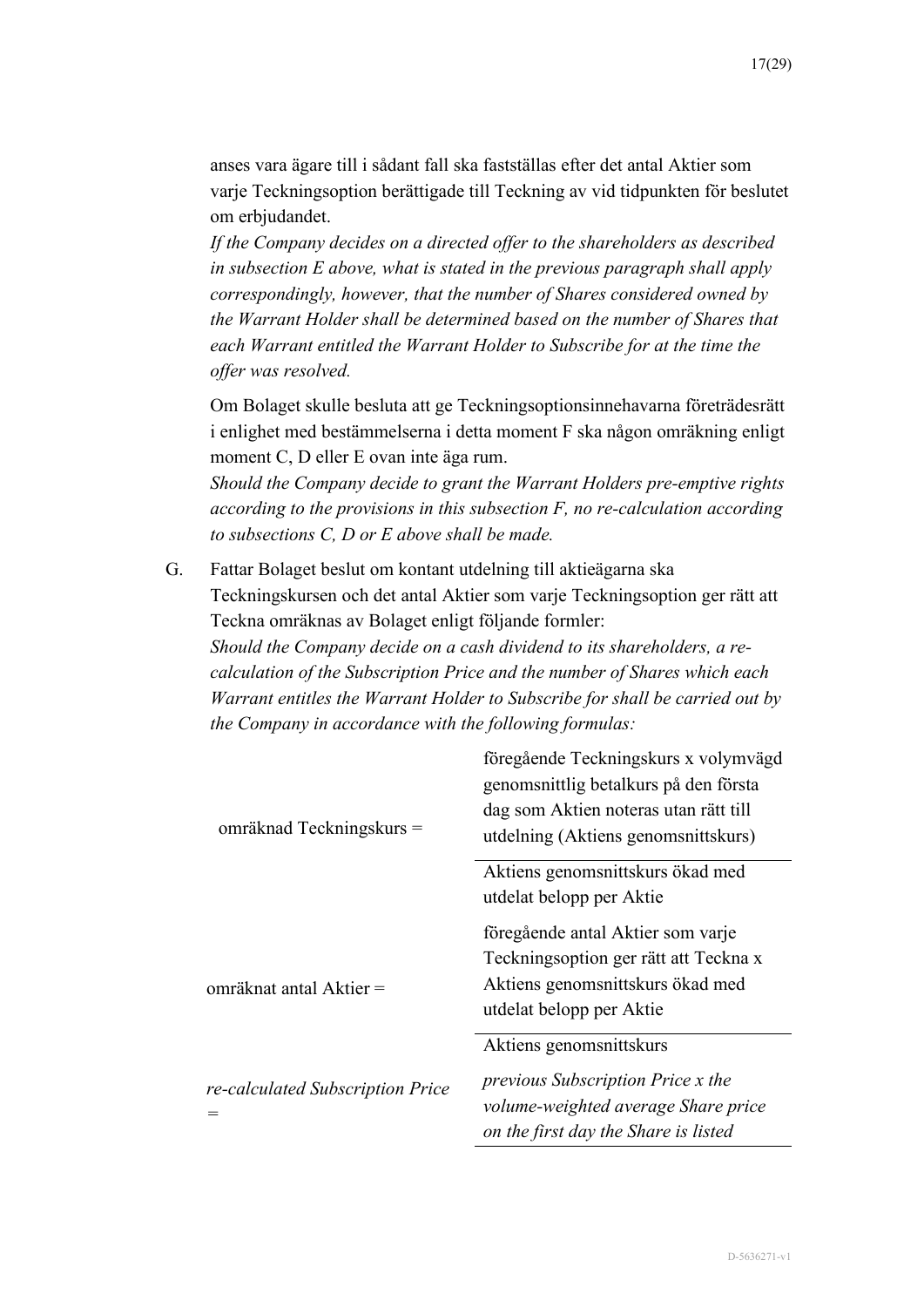| without any right to dividend (the |  |
|------------------------------------|--|
| <i>average Share price</i> )       |  |

|                                  | the average Share price increased by  |
|----------------------------------|---------------------------------------|
|                                  | the paid dividend per Share           |
| re-calculated number of Shares = | previous number of Shares for which   |
|                                  | the Warrant entitles the Warrant      |
|                                  | Holder to Subscribe for x the average |
|                                  | Share price increased by the          |
|                                  | paid dividend per Share               |
|                                  | $\sim$                                |

*the average Share price*

<span id="page-17-0"></span>H. Om Bolagets aktiekapital skulle minskas med återbetalning till aktieägarna, vilken minskning är obligatorisk, ska Teckningskursen och det antal Aktier som varje Teckningsoption ger rätt att Teckna omräknas av Bolaget enligt följande formler:

*In the event the Company's share capital is reduced through a distribution to the shareholders, and the reduction is compulsory, a re-calculated Subscription Price and a re-calculation of the number of Shares which each Warrant entitles the Warrant Holder to Subscribe for shall be carried out by the Company in accordance with the following formulas:*

| omräknad Teckningskurs =                | föregående Teckningskurs x Aktiens<br>genomsnittskurs under en tid av fem<br>börsdagar räknat från och med den<br>dag då Aktierna noteras utan rätt till<br>återbetalning (Aktiens genomsnittskurs) |
|-----------------------------------------|-----------------------------------------------------------------------------------------------------------------------------------------------------------------------------------------------------|
|                                         | Aktiens genomsnittskurs ökad med det                                                                                                                                                                |
|                                         | belopp som återbetalas per Aktie                                                                                                                                                                    |
| omräknat antal Aktier =                 | föregående antal Aktier som varje                                                                                                                                                                   |
|                                         | Teckningsoption ger rätt att Teckna x                                                                                                                                                               |
|                                         | Aktiens genomsnittskurs ökad med ett                                                                                                                                                                |
|                                         | belopp som återbetalas per Aktie                                                                                                                                                                    |
|                                         | Aktiens genomsnittskurs                                                                                                                                                                             |
| re-calculated Subscription Price<br>$=$ | <i>previous Subscription Price x the</i>                                                                                                                                                            |
|                                         | average market price of the Share                                                                                                                                                                   |
|                                         | during a period of five trading days                                                                                                                                                                |
|                                         | calculated from and including the day                                                                                                                                                               |
|                                         | on which the Shares are listed without                                                                                                                                                              |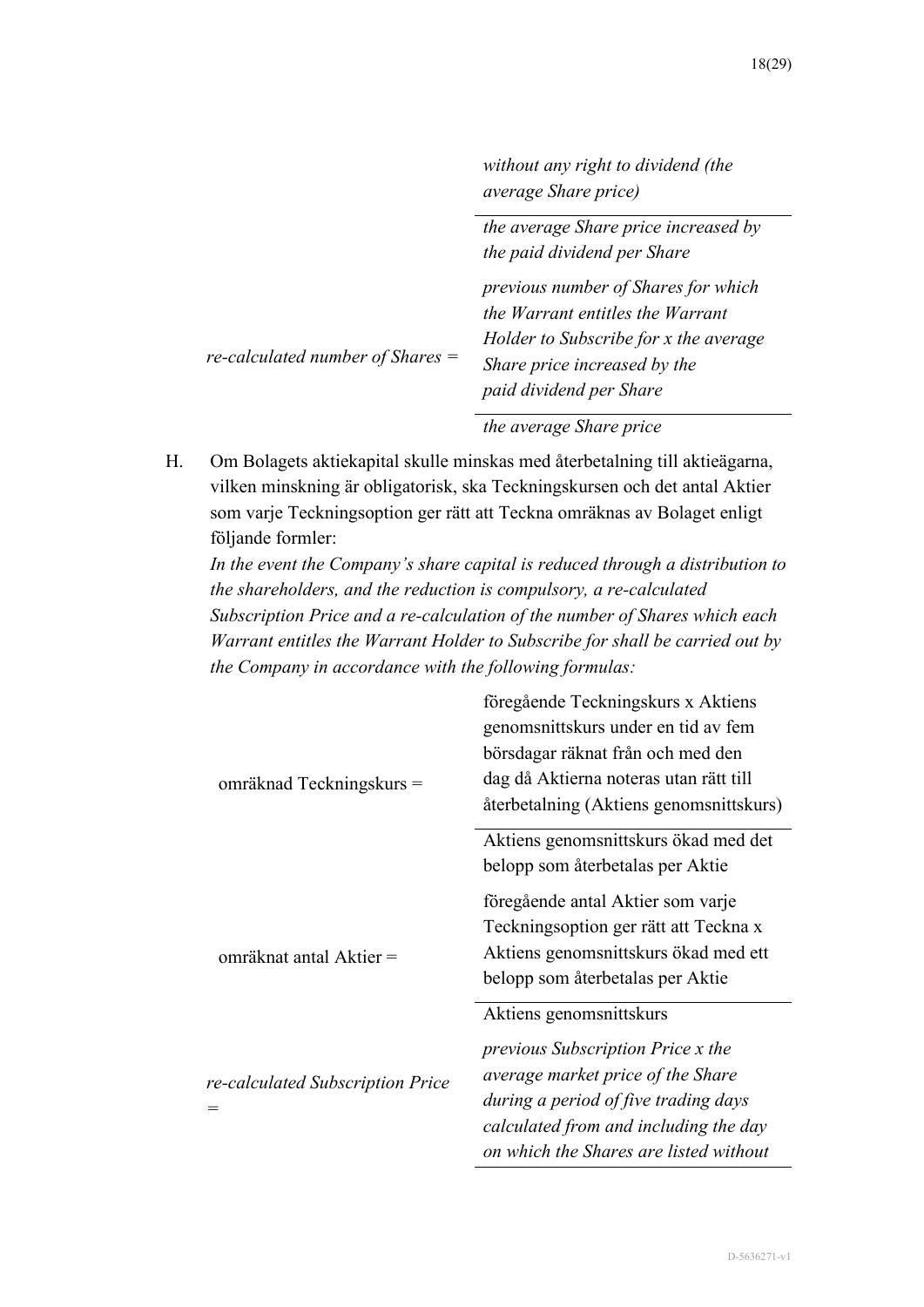*any right to participate in the distribution (the average Share price)*

|                                  | the average Share price increased by<br>the amount distributed for each Share                                                                                                         |
|----------------------------------|---------------------------------------------------------------------------------------------------------------------------------------------------------------------------------------|
| re-calculated number of Shares = | previous number of Shares for which<br>the Warrant entitles the Warrant<br>Holder to Subscribe for x the average<br>Share price increased by the amount<br>distributed for each Share |

#### *the average Share price*

Aktiens genomsnittskurs beräknas i enlighet med vad som anges i moment [C](#page-7-0) ovan.

*The average Share price is calculated in accordance with the provisions set forth in subsection [C](#page-7-0) above.*

Vid omräkning enligt ovan och där minskningen sker genom inlösen av Aktier ska i stället för det faktiska belopp som återbetalas per Aktie ett beräknat återbetalningsbelopp användas enligt följande:

*In conjunction with re-calculation according to the above and where the reduction is made by redemption of Shares, instead of the actual amount repaid per Share an estimated repayment amount shall be used as follows:*

| beräknat återbetalningsbelopp per<br>$A$ ktie = | det faktiska belopp som återbetalas<br>per Aktie minskat med Aktiens<br>genomsnittliga börskurs under en tid<br>av fem börsdagar närmast före den<br>dag då Aktien noteras utan rätt till<br>deltagande i minskningen (Aktiens<br>genomsnittskurs)<br>det antal Aktier i Bolaget som ligger<br>till grund för inlösen av en Aktie<br>minskat med talet 1 |
|-------------------------------------------------|----------------------------------------------------------------------------------------------------------------------------------------------------------------------------------------------------------------------------------------------------------------------------------------------------------------------------------------------------------|
| estimated repayment amount per<br>$Share =$     | the actual amount repaid per Share<br>reduced by the average Share price<br>during a period of five trading days<br>prior to the date when the Share is<br>listed without a right to participate in<br>the reduction (the average Share<br>price)                                                                                                        |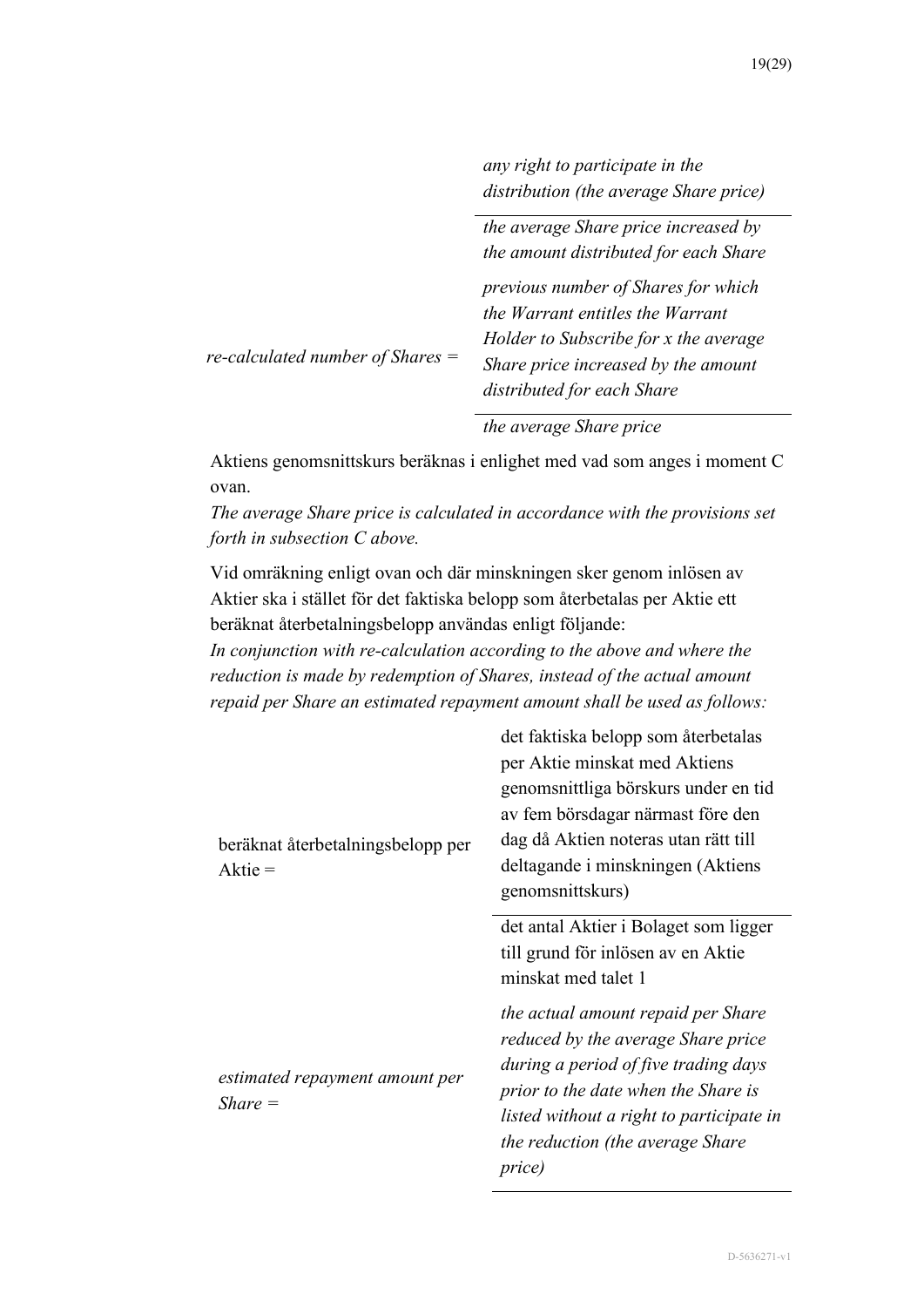*the number of Shares in the Company forming the basis of the redemption of one Share reduced by the figure 1*

Aktiens genomsnittskurs beräknas i enlighet med vad som anges i moment [C](#page-7-0) ovan.

*The average Share price is estimated in accordance with what is stated in subsection [C](#page-7-0) above.*

Den enligt ovan omräknade Teckningskursen och antalet Aktier fastställs av Bolaget två bankdagar efter utgången av den angivna perioden om fem börsdagar och ska tillämpas vid Teckning som verkställs därefter. *The re-calculated Subscription Price and number of Shares stated above shall be determined by the Company two banking days after the expiration of the stated period of five trading days and shall be applied to Subscription effected thereafter.*

Teckning verkställs inte under tiden från minskningsbeslutet till och med den dag då den omräknade Teckningskursen och det omräknade antalet Aktier fastställts enligt vad som anges ovan.

*Subscription will not be effected during the period from the date of resolution on reduction up to and including the date when the re-calculated Subscription Price and the re-calculated number of Shares have been determined according to what is stated above.*

Om Bolagets aktiekapital skulle minskas genom inlösen av Aktier med återbetalning till aktieägarna, vilken minskning inte är obligatorisk, eller om Bolaget – utan att fråga är om minskning av aktiekapital – skulle genomföra återköp av Aktier men där, enligt Bolagets bedömning, åtgärden med hänsyn till dess tekniska utformning och ekonomiska effekter är att jämställa med minskning som är obligatorisk ska omräkning av Teckningskursen och antal Aktier som varje Teckningsoption berättigar till Teckning av utföras av Bolaget med tillämpning så långt möjligt av de principer som anges ovan i detta moment [H.](#page-17-0)

*If the share capital of the Company is reduced by redemption of Shares with repayment to the shareholders, which reduction is not mandatory, or if the Company – without it being a question of reduction of the share capital – would repurchase own Shares but, in the opinion of the Company, such repurchase with regard to its technical framing and economic effects should be equated with a reduction which is mandatory, a re-calculation of the Subscription Price and the number of Shares that each Warrant the Warrant Holder to Subscribe for shall be made by the Company to the extent possible by the application of the principles stated in this subsection [H.](#page-17-0)*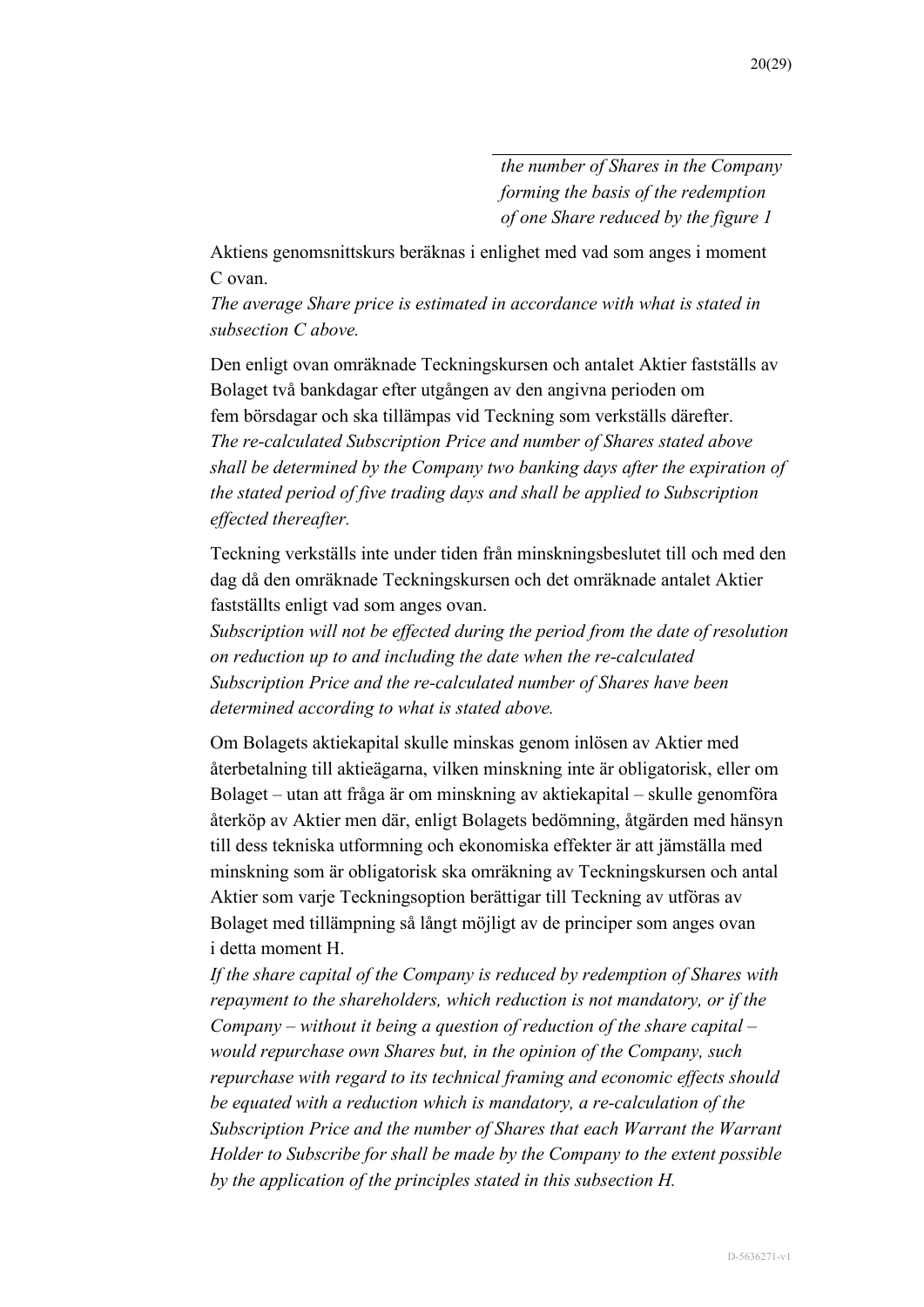I. Genomför Bolaget åtgärd som avses i detta avsnitt [10,](#page-5-0) eller annan liknande åtgärd med liknande effekt och skulle, enligt Bolagets bedömning, tillämpning av härför avsedd omräkningsformel, med hänsyn till åtgärdens tekniska utformning eller av annat skäl, inte kunna ske eller leda till att den ekonomiska kompensation som Teckningsoptionsinnehavarna erhåller i förhållande till aktieägarna inte är skälig ska Bolaget genomföra omräkningarna av Teckningskursen och av antalet Aktier som varje Teckningsoption berättigar till Teckning av i syfte att omräkningarna leder till ett skäligt resultat.

*If the Company takes actions described in this Section [10,](#page-5-0) or any other similar action leading to the similar effect and if, in the opinion of the Company, the application of the re-calculation formulas stated herein, with regard to the technical framing of the action or for some other reason, would not be possible or lead to the economic compensation received by the Warrant Holders in proportion to the shareholders would not be reasonable, the Company shall carry out the re-calculations of the Subscription Price and the number of Shares for which each Warrant entitles to Subscription of for the purpose of a reasonable result of the re-calculations.*

J. Vid omräkning av Teckningskursen enligt ovan ska denna avrundas till närmast jämnt tiotal öre varvid fem öre ska avrundas uppåt. Antalet Aktier ska avrundas till två decimaler.

*In conjunction with re-calculation in accordance with the above, the Subscription Price shall be rounded to the nearest SEK 0.10, whereupon SEK 0.05 shall be rounded upwards, and the number of Shares shall be rounded to two decimal places.*

<span id="page-20-0"></span>K. Skulle bolagsstämman godkänna en fusionsplan enligt 23 kap. 15 § aktiebolagslagen eller annan motsvarande associationsrättslig lagstiftning, varigenom Bolaget ska uppgå i annat bolag, får anmälan om Teckning därefter inte ske.

*In the event the general meeting approves a merger plan in accordance with Chapter 23, Section 15 of the Swedish Companies Act or other equivalent corporate law legislation, pursuant to which the Company is to be merged into another company, applications for Subscription may not thereafter be made.*

Senast två månader innan Bolaget tar slutlig ställning till fråga om fusion enligt ovan ska Teckningsoptionsinnehavare genom meddelande enligt avsnitt 9 ovan underrättas om fusionsavsikten. I meddelandet ska en redogörelse lämnas för det huvudsakliga innehållet i den avsedda fusionsplanen och Teckningsoptionsinnehavare ska erinras om att anmälan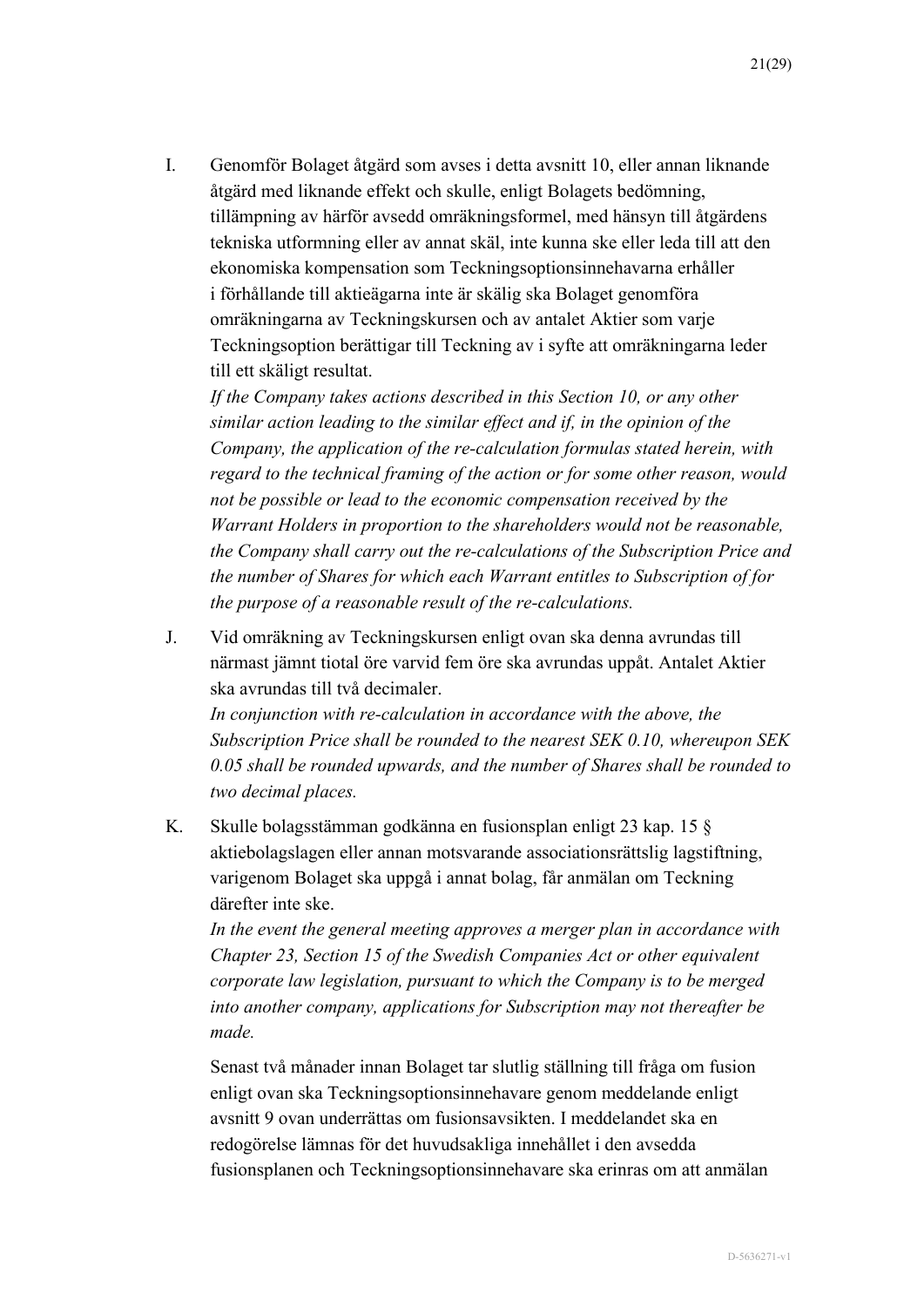om Teckning inte får ske efter att slutligt beslut har fattats om fusion i enlighet med vad som anges i föregående stycke.

*Not later than two months prior to a final determination by the Company in respect of a merger as set forth above, notice shall be given to Warrant Holders in accordance with Section 9 above in respect of the intended merger. Such notice shall set forth the principal contents of the intended merger plan and each Warrant Holder shall be notified that applications for Subscription may not be made following a final decision regarding the merger in accordance with the provisions set forth in the preceding paragraph.*

Skulle Bolaget lämna meddelande om planerad fusion enligt ovan ska Teckningsoptionsinnehavare – oavsett vad som i avsnitt [4](#page-2-1) ovan anges om tidigaste tidpunkt för anmälan om Teckning – äga rätt att göra anmälan om Teckning från den dag då meddelandet lämnats om fusionsavsikten, förutsatt att Teckning kan verkställas senast på sjätte bankdagen före den bolagsstämma vid vilken fusionsplanen, varigenom Bolaget ska uppgå i annat bolag, ska godkännas.

*In the event the Company gives notice regarding a planned merger in accordance with the above, each Warrant Holder, irrespective of that which is set forth in Section [4](#page-2-1) above regarding the earliest time at which applications for Subscription may be made, shall be entitled to make a notification of Subscription commencing on the date on which notice is given regarding the intended merger, provided that it is possible to effect Subscription not later than the sixth business day prior to the general meeting at which the merger plan, pursuant to which the Company is to be merged into another company, is to be approved.*

<span id="page-21-0"></span>L. Upprättar Bolagets styrelse en fusionsplan enligt 23 kap. 28 § aktiebolagslagen, eller annan motsvarande associationsrättslig lagstiftning, ska följande gälla.

*If the Company makes a merger plan in accordance with Chapter 23, Section 28 of the Swedish Companies Act or other equivalent corporate law legislation, the following shall apply.*

Om ett moderbolag äger samtliga Aktier i Bolaget och Styrelsen offentliggör sin avsikt att upprätta en fusionsplan enligt i föregående stycke angivet lagrum, ska Bolaget, för det fall att sista dag för anmälan om Teckning enligt avsnitt [4](#page-2-1) ovan infaller efter sådant offentliggörande, fastställa en ny sista dag för anmälan om Teckning (slutdagen). Slutdagen ska infalla inom 60 dagar från offentliggörandet.

*If a parent company owns all the Shares in the Company and the Board*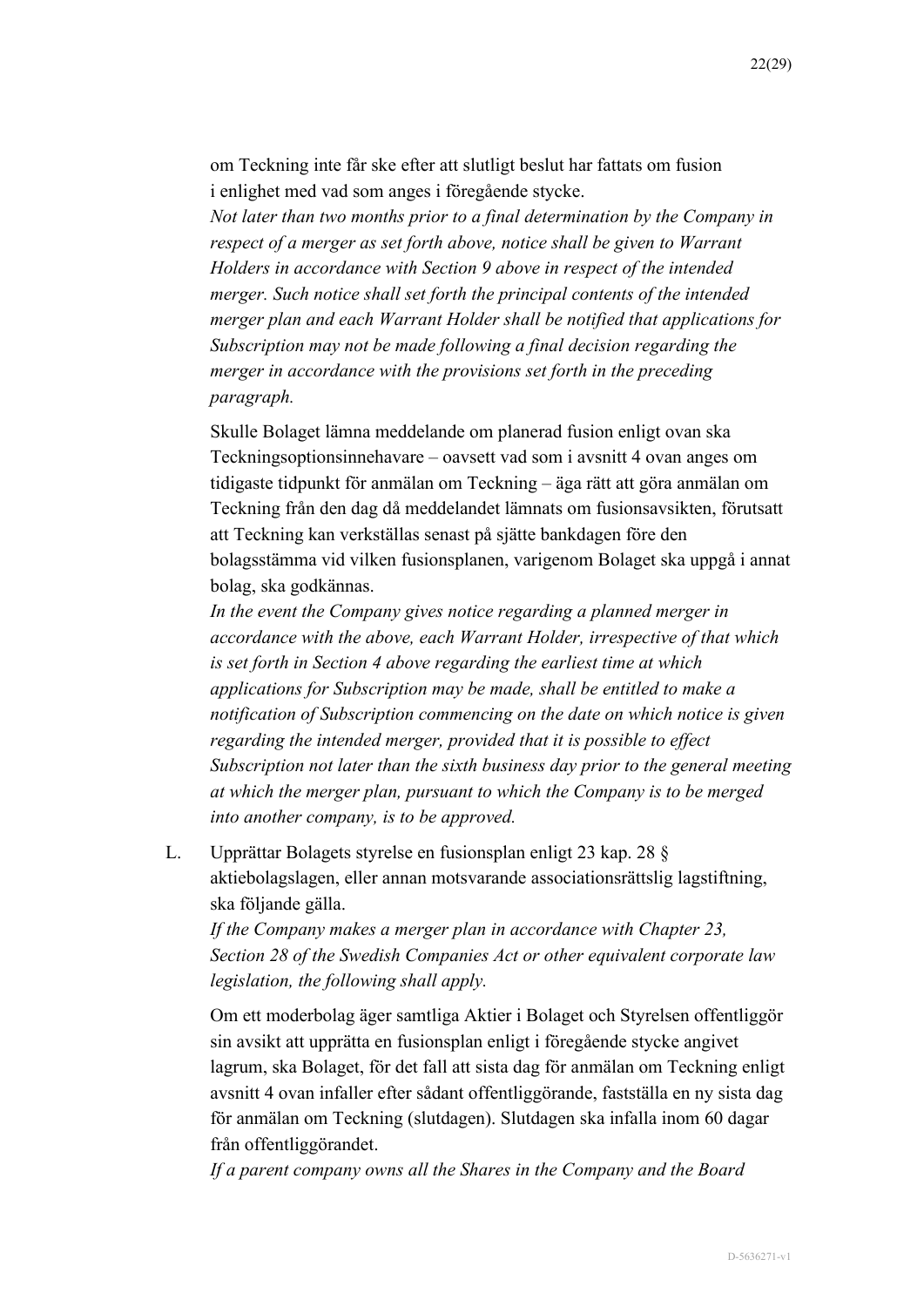*announces its intention to prepare a merger plan according to the provisions of the act stated in the preceding paragraph, then the Company shall, if the last date for Subscription according to Section [4](#page-2-1) above occurs after such announcement, determine a new last date for notification of Subscription (the final date). The final date shall occur within 60 days from the announcement.*

Om offentliggörandet har skett i enlighet med vad som anges ovan i detta moment [L,](#page-21-0) ska – oavsett vad som i avsnitt [4](#page-2-1) ovan anges om tidigaste tidpunkt för anmälan om Teckning – Teckningsoptionsinnehavare äga rätt att göra sådan anmälan fram till slutdagen. Bolaget ska senast fyra veckor före slutdagen genom meddelande enligt 9 ovan erinra Teckningsoptionsinnehavarna om denna rätt och att anmälan om Teckning inte får ske efter slutdagen.

*In the event the announcement has been made in accordance with what is stated in this subsection [L,](#page-21-0) the Warrant Holder shall – irrespective of what is said in Section [4](#page-2-1) above regarding the earliest date for notification of Subscription – be entitled to make such notification up to the final date. The Company shall not later than four weeks prior to the final date, by notification according to Section 9 above, remind the Warrant Holders of this right and that notification of Subscription is not permitted after the final date.*

M. Beslutas att Bolaget ska träda i likvidation enligt 25 kap. aktiebolagslagen får, oavsett likvidationsgrunden, Teckning inte därefter påkallas. Rätten att göra anmälan om Teckning upphör i och med likvidationsbeslutet oavsett om detta har vunnit laga kraft eller inte. Senast två månader innan bolagsstämman tar ställning till fråga om Bolaget ska träda i likvidation enligt 25 kap. 1 § aktiebolagslagen ska Teckningsoptionsinnehavarna genom meddelande enligt avsnitt 9 ovan underrättas om den planerade likvidationen. Meddelandet ska innehålla en erinran om att anmälan om Teckning inte får ske efter att bolagsstämman har fattat beslut om likvidation. *In the event it is resolved that the Company shall enter into liquidation pursuant to Chapter 25 of the Swedish Companies Act, regardless of the grounds for the liquidation, applications for Subscription may not thereafter be made. The right to make a notification of Subscription shall terminate in conjunction with the resolution to place the Company in liquidation, regardless of whether such resolution has entered into effect. Not later than two months prior to a determination by the general meeting as to whether the Company shall be placed into liquidation pursuant to Chapter 25, Section 1 of the Swedish Companies Act, notice shall be given to the Warrant Holders in accordance with Section 9 above in respect of the intended liquidation. The notice shall state that applications for Subscription may not be made*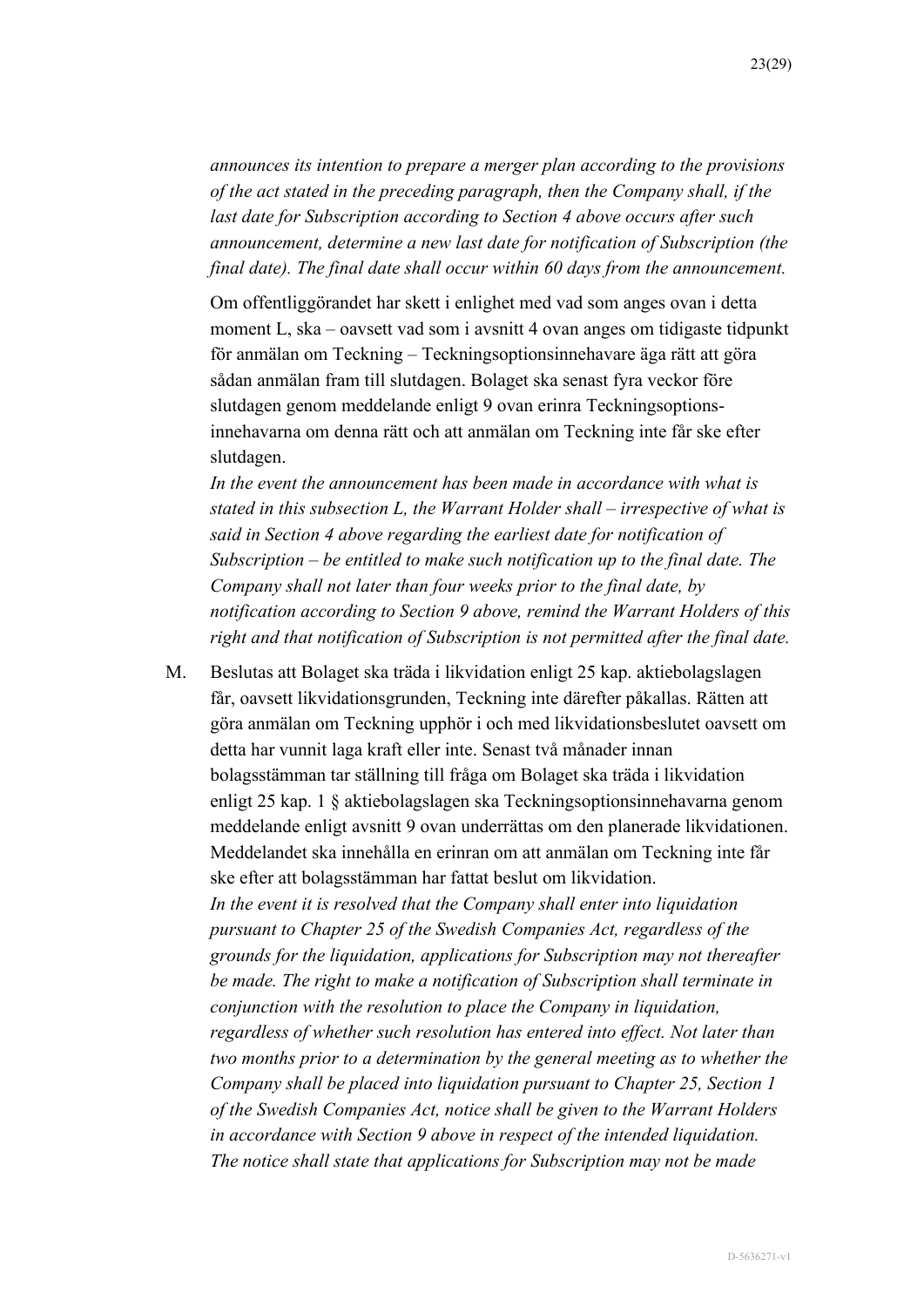*following the adoption of a resolution by the general meeting that the Company shall enter into liquidation.*

Skulle Bolaget lämna meddelande om planerad likvidation enligt ovan ska Teckningsoptionsinnehavare – oavsett vad som i övrigt gäller om rätt till Teckning enligt avsnitt [4](#page-2-1) ovan – äga rätt att göra anmälan om Teckning från den dag då meddelandet lämnats, förutsatt att Teckning kan verkställas vid sådan tid att Aktien kan företrädas vid den bolagsstämma vid vilken frågan om Bolagets likvidation ska behandlas.

*In the event the Company gives notice of an intended liquidation in accordance with the above, each Warrant Holder shall, irrespective of that which is set forth in Section [4](#page-2-1) above regarding the earliest time at which notification of Subscription may be made, be entitled to make a notification of Subscription commencing on the date on which notice is given, provided that it is possible to effect Subscription at such time that the Share can be represented at the general meeting at which the issue of the Company's liquidation shall be addressed.*

N. Om bolagsstämman skulle godkänna en delningsplan enligt 24 kap. 17 § aktiebolagslagen, varigenom Bolaget ska delas genom att en del av Bolagets tillgångar och skulder övertas av ett eller flera andra aktiebolag mot vederlag till aktieägarna i Bolaget, ska, förutsatt att delningen registreras vid Bolagsverket, vid anmälan om Teckning som sker vid sådan tidpunkt att därigenom erhållen Aktie inte medför rätt till erhållande av delningsvederlag, av Bolaget tillämpas en omräknad Teckningskurs och ett omräknat antal Aktier som varje Teckningsoption ger rätt att Teckna, så långt möjligt enligt principerna i moment [G](#page-16-0) ovan.

*Should the general meeting approve a de-merger plan according to Chapter 24, Section 17 of the Swedish Companies Act, according to which the Company shall be divided so that a part of the Company's assets and debts are taken over by one or several other companies against payment to the shareholders in the Company, the Company shall, provided that the demerger is registered with the Swedish Companies Registration Office, in conjunction with a notification of Subscription made during at such time that the Shares received not being subject to de-merger compensation, apply a recalculated Subscription Price and a re-calculated number of Shares that each Warrant entitles the Warrant Holder to Subscribe for, to the extent possible in accordance with the principles in subsection [G](#page-16-0) above.*

Om samtliga Bolagets tillgångar och skulder övertas av två eller flera andra aktiebolag mot vederlag till aktieägarna i Bolaget ska så långt möjligt bestämmelserna i moment M ovan äga motsvarande tillämpning, innebärande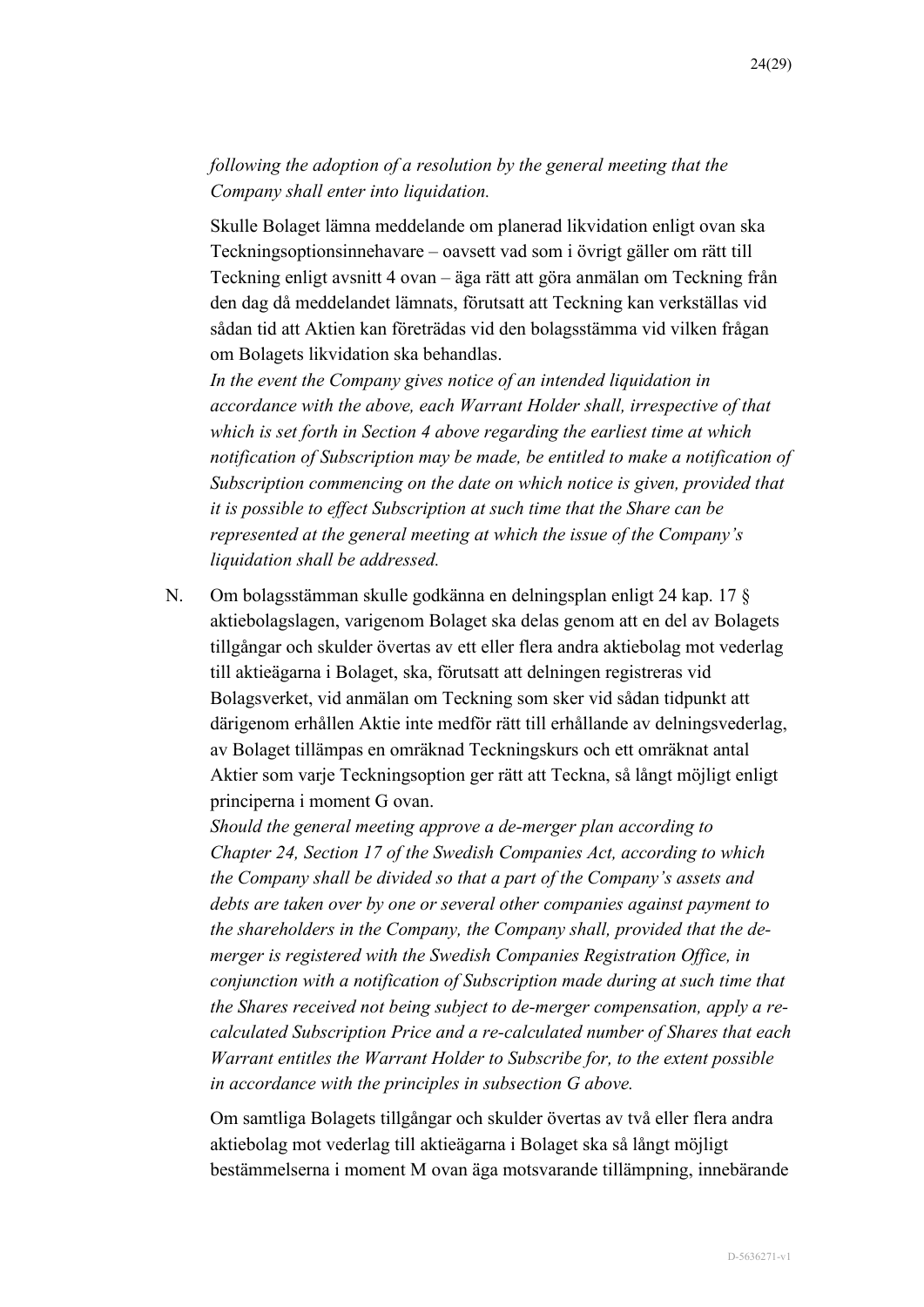bl.a. att rätten att göra anmälan om Teckning upphör samtidigt med registrering enligt 24 kap. 27 § aktiebolagslagen och att underrättelse till Teckningsoptionsinnehavare ska ske senast en månad innan den bolagsstämma som ska ta ställning till delningsplanen. *Where all assets and liabilities of the Company are taken over by two or more other companies against payment to the shareholders of the Company, the provisions of subsection M above shall to the extent possible apply correspondingly. This means, inter alia, that the right to make a notification of Subscription shall terminate simultaneously with the registration in accordance with Chapter 24, Section 27 of the Swedish Companies Act and that notice shall be given to the Warrant Holders not later than one month prior to a determination by the general meeting of shareholders on the demerger plan.*

- O. Oavsett vad som anges under moment [K,](#page-20-0) L, M och N ovan om att Teckning inte får ske i samband med fusion, likvidation eller delning ska rätten att göra anmälan om Teckning återinträda för det fall att fusionen respektive delningen inte genomförs eller likvidationen upphör. *Notwithstanding the provisions set forth in subsections [K,](#page-20-0) L, M and N above stating that applications for Subscription may not be made in connection with a merger, liquidation or de-merger, the right to make a notification of Subscription shall re-apply in circumstances where the merger and the de-*
- P. För den händelse Bolaget skulle försättas i konkurs får Teckning inte därefter ske från tidpunkten för konkursbeslutet. Om emellertid konkursbeslutet hävs av högre rätt får Teckning återigen ske. *In the event the Company is declared bankrupt, Subscription may not take place after the date of the receiving order. Where, however, the receiving order is reversed by a court of higher instance, Subscription may be made.*

*merger, respectively, is not carried out or the liquidation is terminated.*

Q. Vad som ovan anges rörande notering på Nasdaq Stockholm ska gälla även för det fall Bolagets Aktier är föremål för notering på annat likvärdigt sätt. Hänvisning till Nasdaq Stockholm ska då avse sådan reglerad marknad eller annan marknadsplats.

*What is stated above concerning quoting at Nasdaq Stockholm shall apply even if the Company's Shares are subject to quotation in another equitable way. References to Nasdaq Stockholm then shall apply to such exchange or market.*

R. Om Bolaget inte är noterat när omräkning ska ske ska Bolaget genomföra omräkning på ett sätt som är ändamålsenligt i syfte att en sådan omräkning leder till ett skäligt resultat.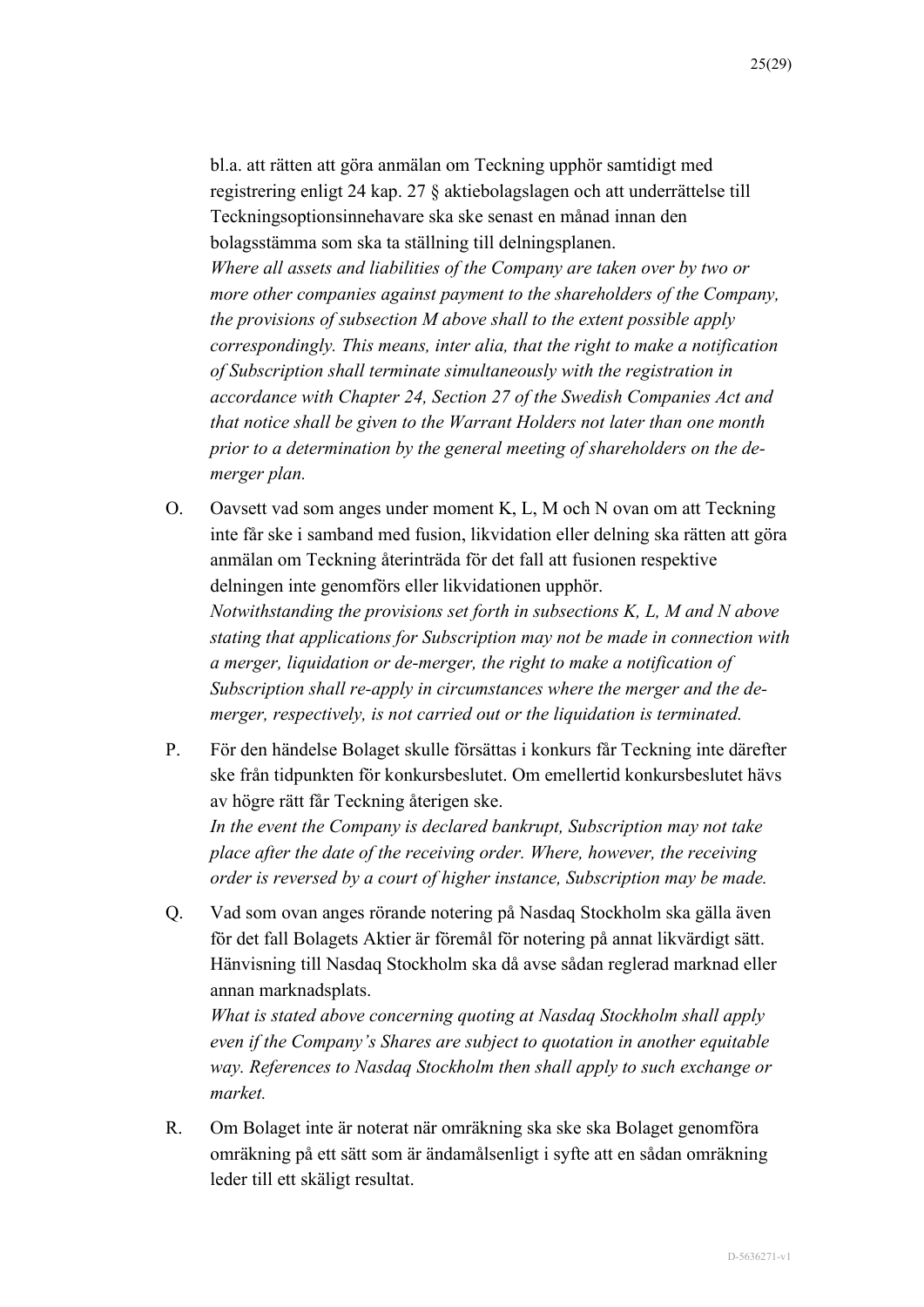*If the Company's Shares are not listed when re-calculation is to be made, the Company shall perform the re-calculation in a way that is appropriate to ensure that such a re-calculation will lead to a reasonable result.*

### **11. Begränsning av ansvar /** *Limitation of liability*

11.1 Beträffande de på Bolaget ankommande åtgärderna gäller att ansvarighet inte kan göras gällande för skada som beror av svenskt eller utländskt lagbud, svensk eller utländsk myndighetsåtgärd, krigshändelse, strejk, blockad, bojkott och lockout, även om Bolaget själv vidtar eller är föremål för sådan åtgärd, i den mån inte annat följer lagen (1998:1479) om värdepapperscentraler och kontoföring av finansiella instrument.

> *With respect to the actions incumbent on the Company, the Company shall not be deemed liable for loss due to Swedish or foreign legal decrees, Swedish or foreign action by authorities, acts of war, strikes, blockades, boycotts and lockouts, even if the Company itself undertakes, or is the object of, such actions, unless the Swedish Central Securities Depositories and Financial Instruments Accounts Act provides otherwise.*

11.2 Bolaget är inte heller skyldigt att i andra fall ersätta skada som uppkommer om Bolaget har varit normalt aktsamt. Bolaget ansvarar inte i något fall för indirekt skada.

> *The Company shall not be obligated to provide compensation for loss arising in other situations if the Company has exercised normal prudence. The Company shall not in any case be liable for indirect damages.*

11.3 Föreligger hinder för Bolaget att verkställa betalning eller att vidta annan åtgärd på grund av omständighet som anges i första stycket får åtgärden skjutas upp till dess hindret har upphört. I händelse av uppskjuten betalning ska Bolaget, om ränta är utfäst, betala ränta efter den räntesats som gällde på förfallodagen. Är ränta inte utfäst är Bolaget inte skyldigt att betala ränta efter högre räntesats än som motsvarar vid varje tid gällande referensränta med tillägg för två procentenheter.

> *In the event the Company shall be hindered from making payment or taking any other action by circumstances such as those described in the first paragraph, such action may be deferred until the hindrance has ceased to exist. In case of deferred payment, the Company shall, if interest has been offered, pay interest according to the interest applicable on the maturity date. If interest has not been offered, the Company shall not be liable to pay interest according to a higher interest rate than that corresponding to the from time to time applicable reference interest plus two percentage points.*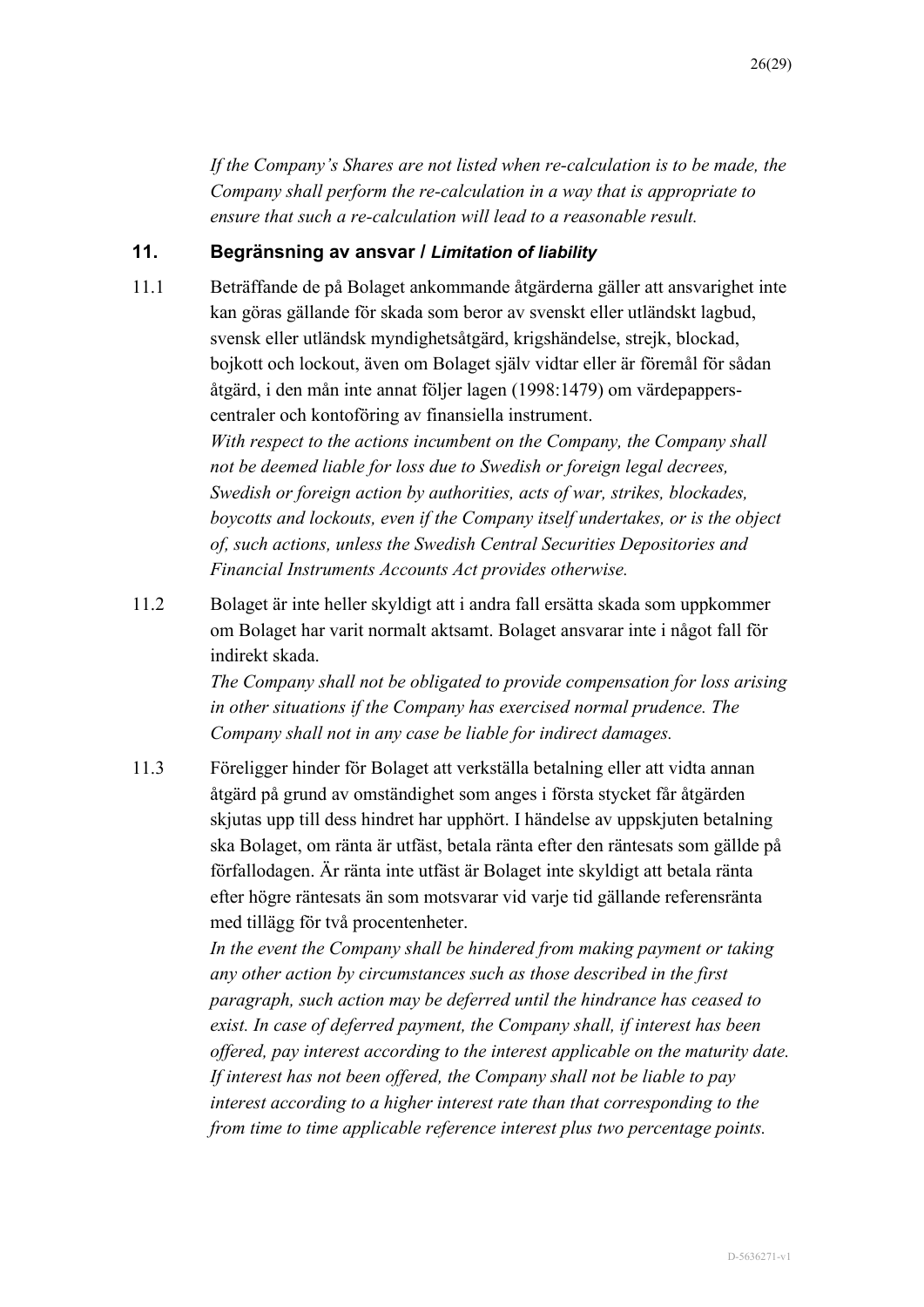- 11.4 Är Bolaget till följd av omständighet som anges i första stycket förhindrat att ta emot betalning har Bolaget för den tid under vilken hindret förelegat rätt till ränta endast enligt de villkor som gällde på förfallodagen. *If the Company due to the circumstances stated in the first paragraph is hindered to receive payment, the Company shall be entitled to interest for the period during which the hindrance exists only pursuant to the terms applicable on the maturity date.*
- 11.5 Ovanstående begränsning av ansvar gäller även av Bolaget anlitat värdepappersinstitut, värderingsinstitut eller bank. *The above limitation of liability shall also apply to any financial institution, valuation institute or bank engaged by the Company.*

#### **12. Ändringar av villkor /** *Amendment of the terms*

Bolaget äger ändra dessa villkor i den mån lagstiftning, domstolsavgörande eller myndighetsbeslut så kräver eller om det i övrigt, enligt Bolagets bedömning, av praktiska skäl är ändamålsenligt eller nödvändigt och Teckningsoptionsinnehavarnas rättigheter inte försämras.

*The Company shall be entitled to amend these terms insofar as such amendments are required by legislation, court decisions or decisions by public authorities, or if such amendments, in the opinion of the Company, otherwise are deemed appropriate or necessary for practical reasons and the rights of the Warrant Holders are not adversely affected.*

#### **13. Sekretess /** *Confidentiality*

- 13.1 Bolaget får inte obehörigen till tredje man lämna uppgift om Teckningsoptionsinnehavare. *Unless authorized to do so, the Company may not provide information concerning a Warrant Holder to third parties.*
- 13.2 Om Teckningsoptionerna registreras av Euroclear har Bolaget rätt att få följande uppgifter från Euroclear om Teckningsoptionsinnehavarens konto i Bolagets avstämningsregister:

*If the Warrants are registered with Euroclear, the Company shall be entitled to the following information from Euroclear about the Warrant Holder's account in the share register of the Company:*

(a) Teckningsoptionsinnehavarens namn, personnummer eller annat identifikationsnummer och postadress, samt *the Warrant Holder's name, personal identity number or other identity number and address; and*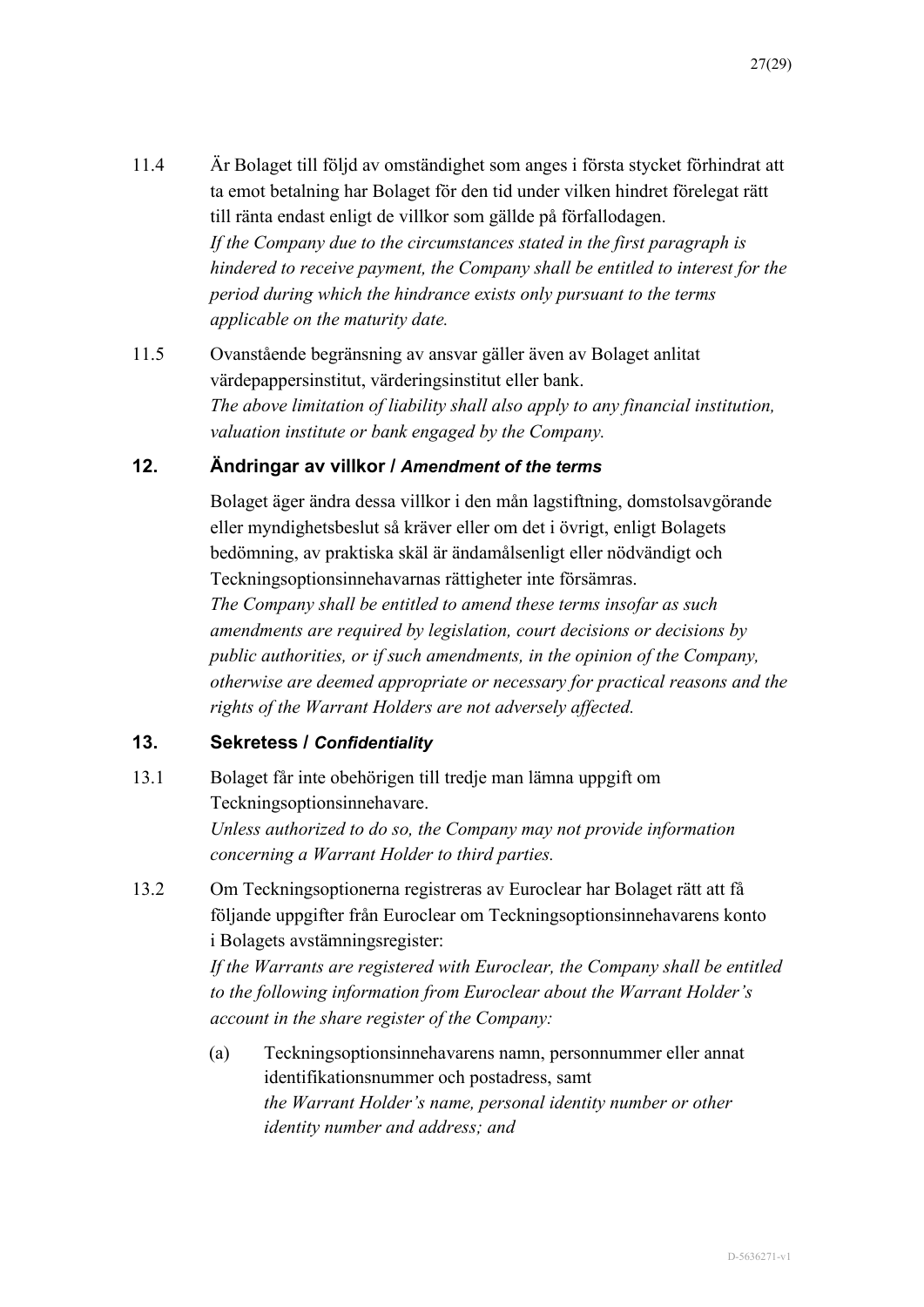(b) antal Teckningsoptioner. *the number of Warrants.*

### **14. Tillämplig lag och forum /** *Governing law and disputes*

- 14.1 Svensk rätt (utan hänsyn till dess lagvalsregler) ska tillämpas på dessa villkor. *These terms and conditions are governed by and construed in accordance with the laws of Sweden, without regard to its conflicts of laws principles.*
- 14.2 Tvist som uppstår i anledning av dessa villkor ska slutligt avgöras genom skiljedom enligt Skiljedomsregler för Stockholms Handelskammares Skiljedomsinstitut.

*Any dispute arising out of, or in connection with, these terms and conditions shall be finally settled by arbitration administered by the Arbitration Institute of the Stockholm Chamber of Commerce.*

- 14.3 Reglerna för Förenklat Skiljeförfarande ska tillämpas om:
	- (a) Bolaget så begär, eller *the Company so requests; or*
	- (b) Stockholms Handelskammares Skiljedomsinstitut bestämmer, med beaktande av målets svårighetsgrad, tvisteföremålets värde och övriga omständigheter, att Skiljedomsregler för Stockholms Handelskammares Skiljedomsinstitut inte ska tillämpas på förfarandet, dock med förbehåll för att Bolaget trots det ska ha rätt att begära att Skiljedomsregler för Stockholms Handelskammares Skiljedomsinstitut ska tillämpas om målet är av väsentlig betydelse för Bolaget (enligt Bolagets egna uppfattning). *the Arbitration Institute of the Stockholm Chamber of Commerce, at its discretion determines, taking into account the complexity of the case, the amount in dispute and other circumstances, that the Arbitration Rules of the Arbitration Institute of the Stockholm Chamber of Commerce shall not apply, save for that the Company shall nevertheless have the right to request that the Arbitration Rules of the Arbitration Institute of the Stockholm Chamber of Commerce shall apply if the outcome of the case is of material importance for the Company (in the sole opinion of the Company).*
- 14.4 Om Skiljedomsregler för Stockholms Handelskammares Skiljedomsinstitut ska tillämpas, ska Bolaget ha rätt att bestämma huruvida skiljenämnden ska bestå av en eller tre skiljemän. Skiljeförfarandets säte ska vara Stockholm, Sverige och språket för förfarandet ska vara engelska. Parterna till skiljeförfarandet ska hålla förfarandet, informationen som avslöjas i samband